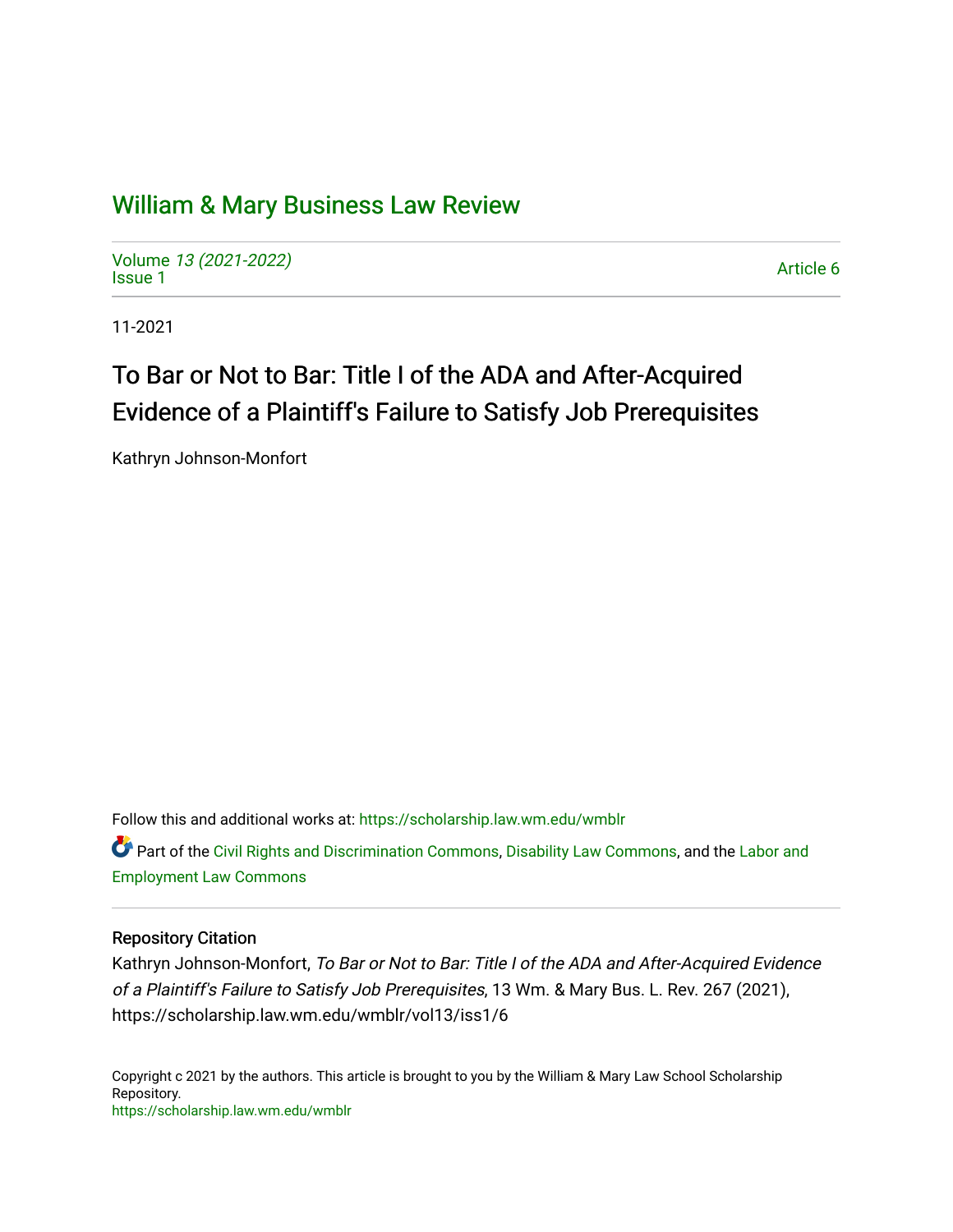## TO BAR OR NOT TO BAR: TITLE I OF THE ADA AND AFTER-ACQUIRED EVIDENCE OF A PLAINTIFF'S FAILURE TO SATISFY JOB PREREQUISITES

## KATHRYN JOHNSON-MONFORT\*

#### ABSTRACT

*Through enactment of Title I of the Americans with Disabilities Act (ADA) in 1990, Congress unequivocally resolved to prohibit discrimination on the basis of disability in the workplace. However, distortions have since created loopholes through which disabilitybased employment discrimination may freely slip. An enforcement regulation promulgated by the Equal Employment Opportunity Commission (EEOC) enables such circumvention of the ADA by creating an additional prima facie requirement: a plaintiff must not only be able to perform the essential functions of the position as required by the statute, but must also satisfy all job-related requirements of the position as demanded by the EEOC's 29 C.F.R. 1630.2(m). Thus, in cases where a plaintiff's failure to satisfy job prerequisites is discovered only after the alleged discrimination, 29 C.F.R. 1630.2(m) still permits (indeed, requires) dismissal. In light of the Supreme Court's rejection of after-acquired evidence as a bar to employment discrimination claims in other contexts, action must be taken to eradicate this ADA escape clause. Although the EEOC advocates abandoning its regulation in favor of the ADA's less stringent standard in certain circumstances, its proposed method usurps the applicable burden-shifting framework and sets the stage for prima facie overload on the plaintiff.* 

<sup>\*</sup> JD Candidate, William & Mary Law School, Class of 2022; BA in English Literature, University of Illinois at Urbana-Champaign, in 2018. The author would like to thank her family and friends for their steadfast love, patience, and support. She would also like to thank the *William & Mary Business Law Review* staff for their commitment and diligence. Finally, this Note is dedicated to the author's sister, Meredith, whose indomitable humor and friendship make life worthwhile.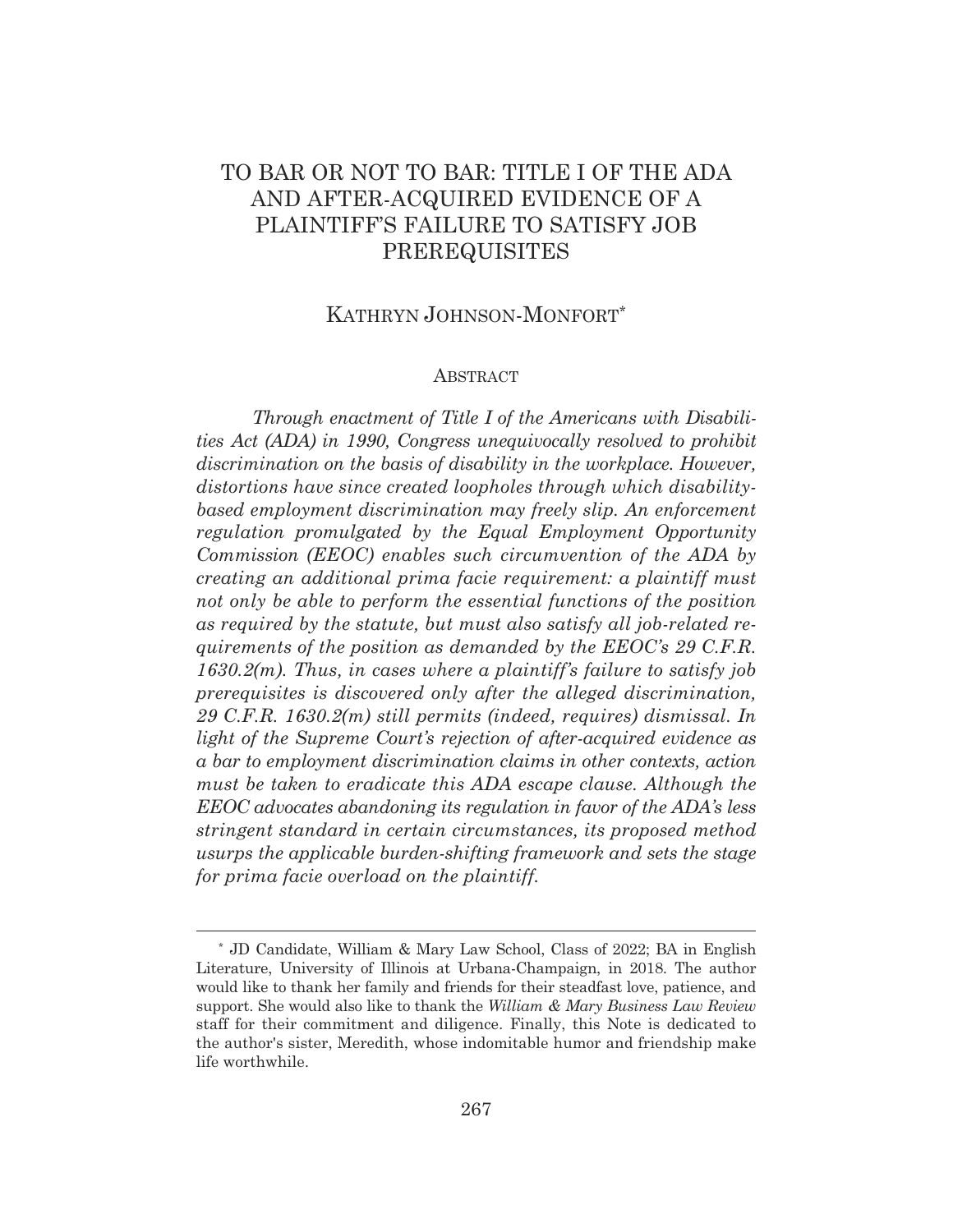## 268 WILLIAM & MARY BUSINESS LAW REVIEW [Vol. 13:267

*This Note proposes a more straightforward alternative approach: legislative action should be taken to enable reversion to the ADA's singular essential functions standard in instances where a plaintiff's failure to satisfy job-related requirements (1) is discovered only after the alleged discriminatory employment action, and (2) constitutes the sole flaw in the prima facie case.*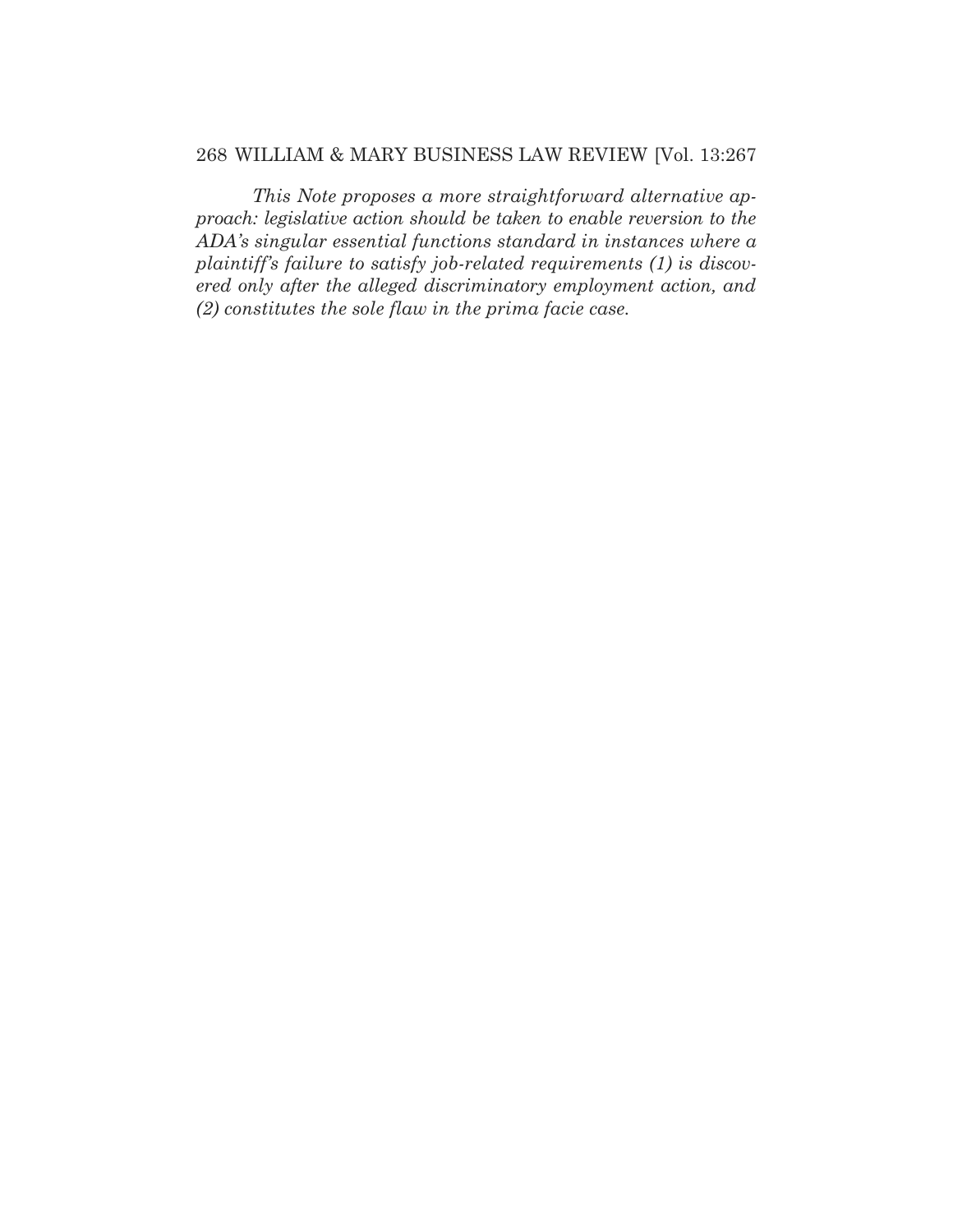## 2021] TO BAR OR NOT TO BAR 269

## TABLE OF CONTENTS

| III. AFTER-ACQUIRED EVIDENCE OF AN ADA PLAINTIFF'S LACK OF                                                   |
|--------------------------------------------------------------------------------------------------------------|
| A. After-Acquired Evidence in ADEA Cases: McKennon v.                                                        |
| IV. A MIDDLE GROUND FOR AFTER-ACQUIRED EVIDENCE AND ADA<br>QUALIFICATION: REVERT TO ESSENTIAL FUNCTIONS  290 |
| C. The Value of Separating Relevance from Reversion294                                                       |
|                                                                                                              |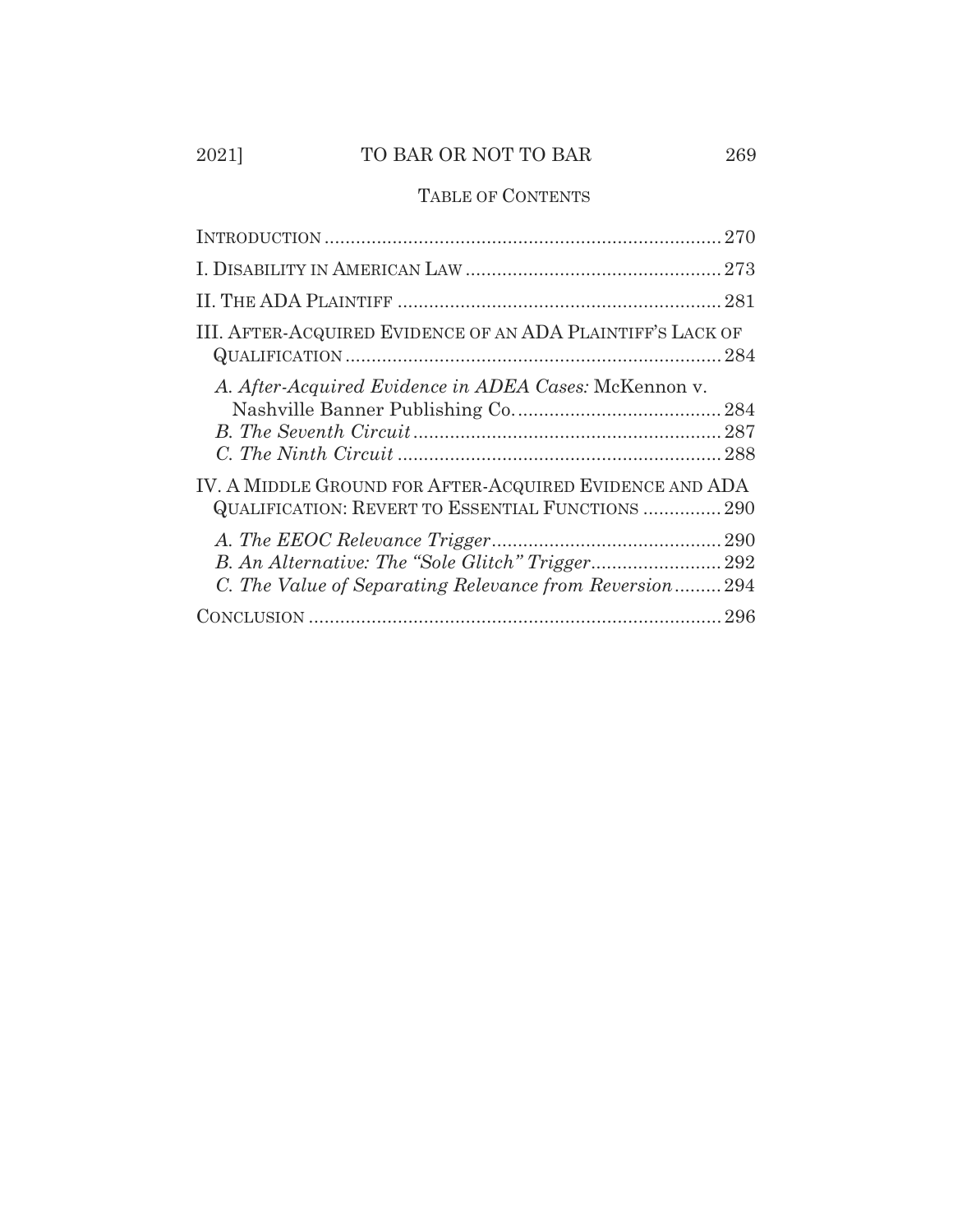### **INTRODUCTION**

Our nation holds out as its fundamental premise that "*all* men are created equal, that they are endowed by their Creator with certain unalienable rights, that among these are Life, Liberty, and the Pursuit of Happiness."1 President George H.W. Bush echoed this principle in his speech at the July 1990 signing ceremony for the American with Disabilities Act (ADA), as he acknowledged the prejudice that historically blocked the disabled population's access to this guarantee: "[w]ith today's signing of the landmark [ADA], every man, woman, and child with a disability can now pass through once-closed doors into a bright new era of equality, independence, and freedom."2 As President Bush alluded, this basic constitutional ethic has historically been an unfulfilled promise for disabled Americans, rather than a guaranteed reality.3 Despite the United States' foundational declaration of equality across *all* mankind, human history tells a different, darker story, replete with exclusion and marginalization.4 The enactment of the ADA in 1990 was a momentous move to change this with respect to disabled Americans, an express attempt to "remove the physical barriers we have created and the social barriers that we have accepted."<sup>5</sup>

 Congress intended the ADA to serve as "a clear and comprehensive national mandate for the elimination of discrimination against individuals with disabilities."6 Congressional findings therein recognize the historical exclusion of disabled persons from

5 Bush, *supra* note 2.

<sup>&</sup>lt;sup>1</sup> THE DECLARATION OF INDEPENDENCE para.2 (U.S. 1776) (emphasis added).<br><sup>2</sup> George H.W. Bush, President, United States, Remarks on the Signing of

the American with Disabilities Act (July 26, 1990) (*available at* https://miller center.org/the-presidency/presidential-speeches/july-26-1990-remarks-signing -americans-disabilities-act [https://perma.cc/HFV6-LHDX]).

<sup>3</sup> *Id.*; *see* Rachel Heather Hinckley, Note, *Evading Promises: The Promise of Equality Under U.S. Disability Law and How the United Nations Convention on the Rights of Persons with Disabilities Can Help*, 39 GA. J. INT'L & COMPAR. L. 185, 191 (2010). 4 *See* Jonathan C. Drimmer, *Cripples, Overcomers, and Civil Rights: Tracing* 

*the Evolution of Federal Legislation and Social Policy for People with Disabilities*, 40 UCLA L. REV. 1341, 1359 (1993).

<sup>6</sup> Americans with Disabilities Act of 1990, 42 U.S.C.A. § 12101(b) (West 2009); *see also* Lisa Schlesinger, *The Social Model's Case for Inclusion: "Motivating Factor" and "But For" Standards of Proof Under the Americans with Disabilities Act and the Impact of the Social Model of Disability on Employees with Disabilities*, 35 CARDOZO L. REV. 2115, 2116 (2014).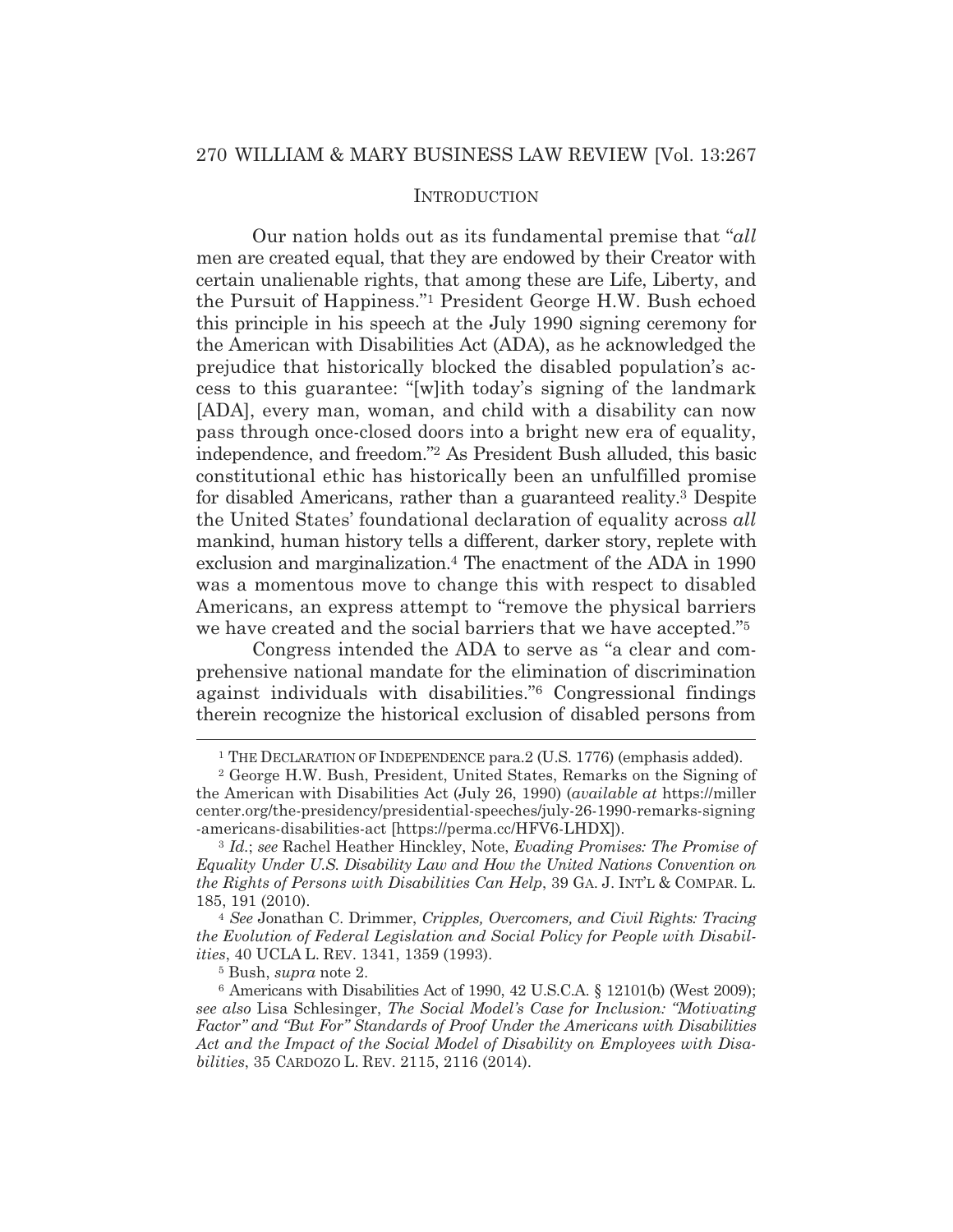mainstream society, noting they remain disadvantaged as a group due to longstanding segregation and purposeful, forced political powerlessness.7 To address our society's pervasive problem of continued discrimination on the basis of disability and prohibit such activity under federal law,<sup>8</sup> the ADA contains five titles: Employment (Title I), Public Services (Title II), Public Accommodations (Title III), Telecommunications (Title IV), and Miscellaneous Provisions (Title V).9

 Title I, the focus of this Note, was modeled after Title VII of the Civil Rights Act of 196410 and undertakes to promote equal employment opportunities for individuals with disabilities by prohibiting employment discrimination on that basis.<sup>11</sup> However, implementation of the ADA has since presented loopholes through which disability discrimination may slip unhindered, or at least unremedied.12 Specifically, a victim of egregious discrimination suing under the ADA may find their suit defeated with zero consideration of the employer-defendant's alleged discriminatory action, if the defendant manages to uncover, post hoc, evidence of the plaintiff's failure to fulfill job-related requirements.13 While the Supreme Court held that "after-acquired" evidence could only limit damages and not bar all relief in employment discrimination suits filed under the Age Discrimination in Employment Act (ADEA),<sup>14</sup> federal circuits currently disagree as to whether it may entirely defeat, on prima facie grounds, a suit filed under the ADA.15

*"After-Acquired Evidence"*, 40 ARIZ. ST. L.J. 401, 401–02.

13 Anthony v. Trax Int'l Corp., 955 F.3d 1123, 1130 (9th Cir. 2020) (holding that after-acquired evidence of an employee's lack of qualification permits summary judgement for employer-defendant without consideration of "whether there was a legitimate, nondiscriminatory reason for the plaintiff's discharge."). 14 McKennon v. Nashville Banner Pub. Co., 513 U.S. 352, 362–63 (1995).

<sup>15</sup> *Compare Anthony*, 955 F.3d at 1131, *with* Rooney v. Koch Air, LLC, 410 F.3d 376, 382 (7th Cir. 2005) (holding that after-acquired evidence of an employee's lack of qualification merely limits potentially recoverable damages).

<sup>7 § 12101(</sup>a).

<sup>8</sup> *Id.*

<sup>9</sup> ADA NAT'L NETWORK, *What is the Americans with Disabilities Act (ADA)?*, https://adata.org/learn-about-ada [https://perma.cc/4U57-BRQA] (last updated July 2021).

<sup>10</sup> Jamie L. Ireland & Richard Bales, *Title II of the Americans with Disabilities Act of 1990 and Its Prohibition of Employment Discrimination*, 28 N. ILL. U. L. REV. 183, 188 (2008).<br><sup>11</sup> *Id.*; 42 U.S.C.A. §§ 12101(a)(3), (8).<br><sup>12</sup> *See* Melissa Hart, *Retaliatory Litigation Tactics: The Chilling Effects of*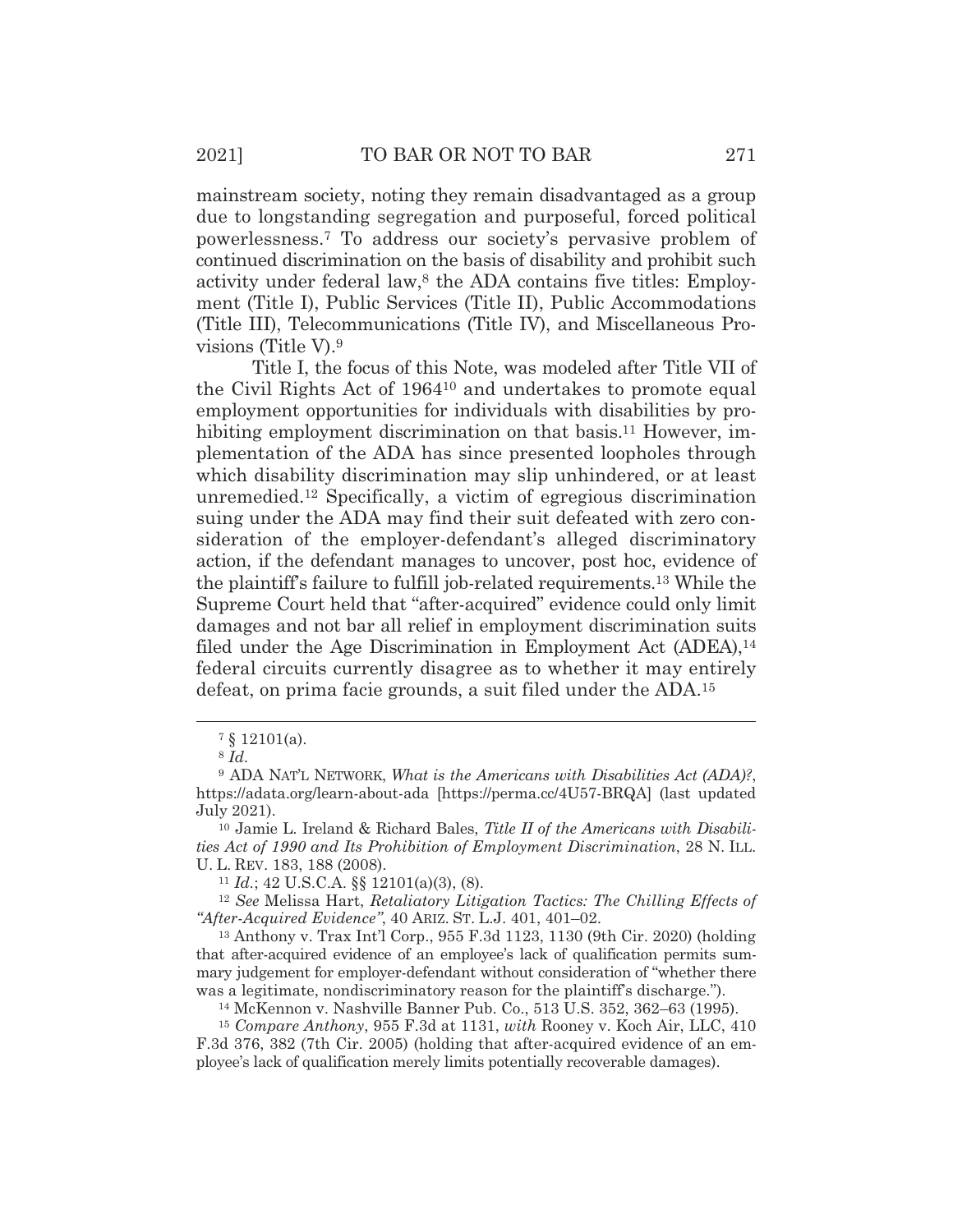## 272 WILLIAM & MARY BUSINESS LAW REVIEW [Vol. 13:267

 With regard to the "qualified individual" element of an ADA prima facie suit, the Equal Employment Opportunity Commission (EEOC) enforcement standard requires that a plaintiff satisfy jobrelated requirements.16 However, under the less stringent definition in the ADA itself, a plaintiff must only be able to perform the "essential functions" of the position in order to be qualified.17 So, in cases where a plaintiff fails to satisfy job prerequisites (and this failure is discovered after the alleged discrimination), application of the ADA essential functions standard would potentially allow the suit to continue unbarred, where the more stringent EEOC regulation would operate to enable dismissal.18

 Part I will provide a brief overview of the legal history of disability in the United States, with a focus on the enactment of the ADA and its underlying policy goals.19 Part II will examine the ADA in practice by reviewing the burden-shifting framework of an ADA suit, the "qualified individual" limitation (and corresponding essential functions standard), and the EEOC's distinct enforcement standard for the same.20 Part III will review the Supreme Court's decision in *McKennon v. Nashville Banner Publishing Co.* and discuss the circuit disagreement over whether after-acquired evidence of an employee's lack of job qualification is fatal to an employee's ability to establish a prima facie case under the ADA (in other words, whether to extend *McKennon*'s ADEA reasoning to ADA cases).21 Part IV argues *McKennon* should apply to ADA cases, but rejects the EEOC's proffered mechanism, which posits that reversion to the essential functions standard should depend on a relevance determination made prematurely at the prima facie stage;22 according to the EEOC, reversion is only proper where the qualifications at issue were not relevant to the defendant's challenged action.23 Part IV instead proposes the alternative "sole glitch" method, arguing legislative action should be

<sup>16</sup> *See* 29 C.F.R. § 1630.2(m) (2020).

<sup>17</sup> *See* 42 U.S.C.A. § 12111(8) (West 2009).

<sup>18</sup> *See, e.g.*, *Anthony*, 955 F.3d at 1130.

<sup>19</sup> *See infra* Part I.

<sup>20</sup> *See infra* Part II; *see also* 29 C.F.R. § 1630.2(m). 21 *See infra* Part III.

<sup>22</sup> *See infra* Part IV.

<sup>23</sup> Brief of the Equal Employment Opportunity Commission as Amicus Curiae in Support of Plaintiff-Appellant and in Favor of Reversal at 23–24, Anthony v. Trax Int'l Corp., 955 F.3d 1123 (9th Cir. 2020) (No. 18-15662) [hereinafter Brief of the EEOC].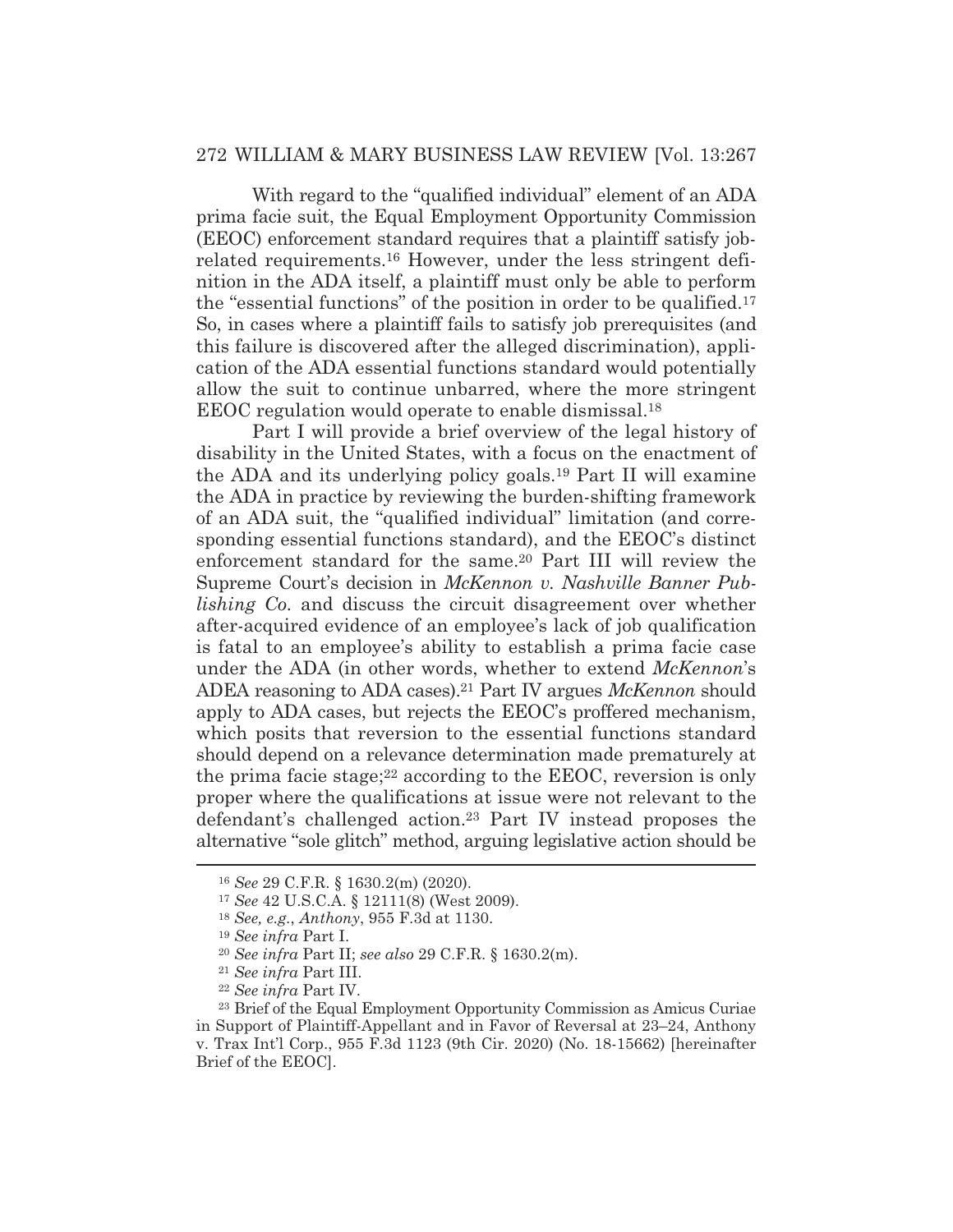taken to enable reversion of the qualified individual inquiry to the ADA's less stringent essential functions standard in instances where a plaintiff's failure to satisfy job-related requirements (1) is discovered only after the alleged discriminatory employment action, and (2) constitutes the sole flaw in the plaintiff's prima facie case.24

#### I. DISABILITY IN AMERICAN LAW

The legal sphere has long been an environment hostile to the disabled community,25 and Western society's general virulence toward people with disabilities stretches back into history.26 Sovereign policies historically reflected inimical cultural attitudes of fear and derision, permitting (and empowering) targeted prejudice.27 During the American colonial period, the colonies went so far as to deport disabled individuals on the basis of their supposed inability to succeed on the frontier.28 Society thus used various tools to exclude individuals with disabilities from the mainstream, later including institutional homes and sheer (legal) discrimination.29 So, stigmatized as inferior and less than human, the disabled population endured continual intolerance as civilization set them apart and below.30 Indeed, thanks to abundant documentation in scholarly literature, "[t]he pervasiveness and perniciousness" of disability-based discrimination is beyond question.31

 "Rehabilitation" in lieu of sheer rejection began to take shape in America during the nineteenth century, as states established various rehabilitative programs with the assistance and sponsorship of charitable organizations such as the Salvation Army and the Red Cross.32 Most of these focused on vocational

<sup>24</sup> *See infra* Part IV.

<sup>25</sup> *See* Hinckley, s*upra* note 3, at 192; Drimmer, *supra* note 4, at 1359–60.

<sup>26</sup> Barbara P. Ianacone, *Historical Overview: From Charity to Rights*, 50 TEMP. L.Q. 953, 953 nn.2–3 (1977).

<sup>27</sup> *See* Hinckley, *supra* note 3, at 192.

<sup>28</sup> Anne E. Beaumont, Note, *This Estoppel Has Got to Stop: Judicial Estoppel and the Americans with Disabilities Act*, 71 N.Y.U. L. REV. 1529, 1536 (1996).

<sup>29</sup> *See* Hinckley, *supra* note 3, at 191; Drimmer, *supra* note 4, at 1343.

<sup>30</sup> *See* Drimmer, *supra* note 4, at 1342–43.

<sup>31</sup> Robert L. Burgdorf Jr., *"Substantially Limited" Protection from Disability Discrimination: The Special Treatment Model and Misconstructions of the Definition of Disability*, 42 VILL. L. REV. 409, 415 (1997).

<sup>32</sup> *See* Drimmer, *supra* note 4, at 1361.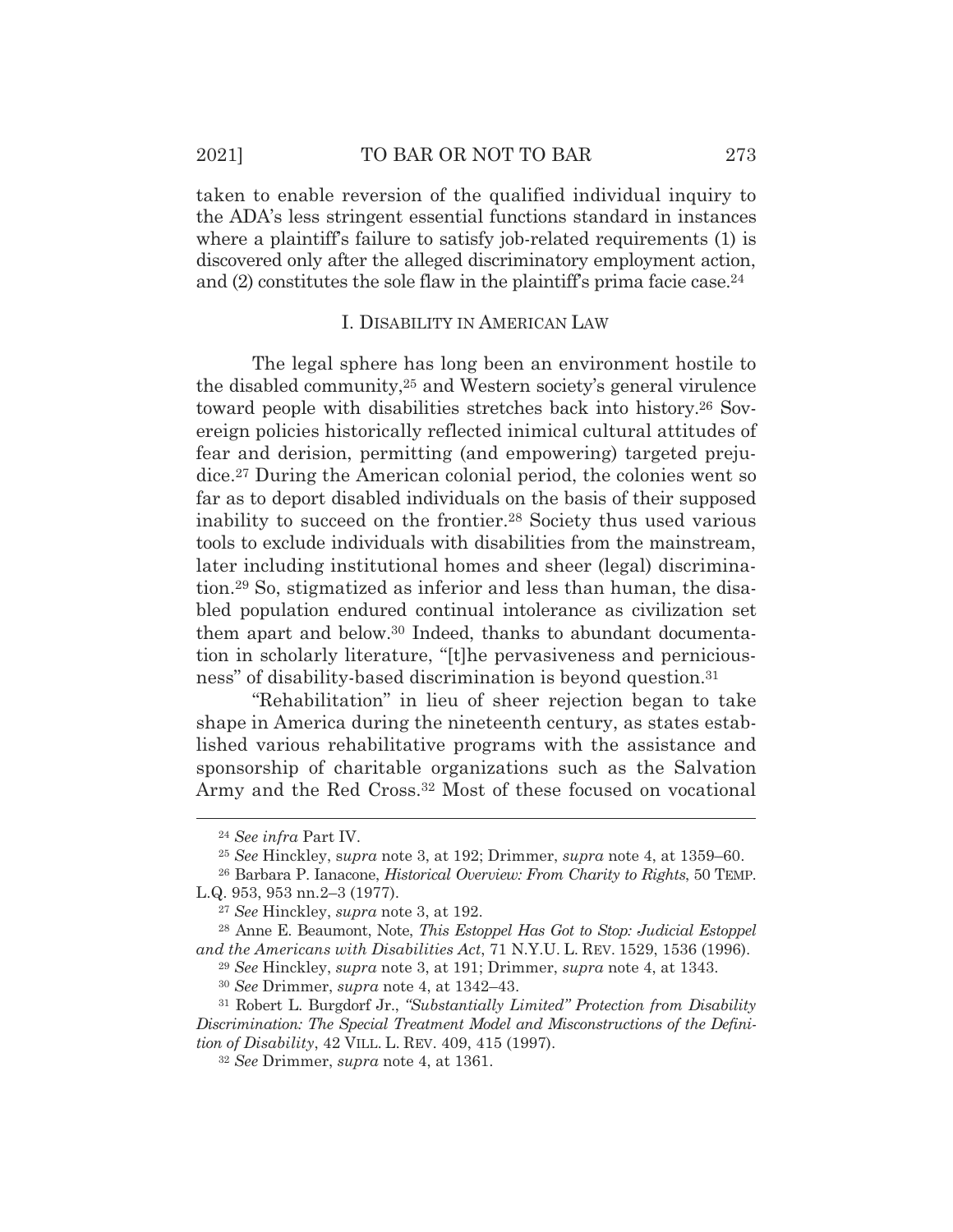rehabilitation, which trained individuals with disabilities in workrelated skills with the goal of facilitating entry into the workforce.<sup>33</sup> The Industrial Revolution and subsequent rise in workers' compensation laws furthered this productivity-focused model in the early twentieth century.34 However, capitalist society's fixation on production and generating maximum yields predictably gave rise to animosity toward disabled workers, who were prejudicially viewed as more inefficient.35 The simultaneous popularity of Social Darwinism manipulated modern theories of natural selection to justify this animus.36

 Thus, despite implementation of vocational rehabilitation programs, social antipathy toward individuals with disabilities remained high in the early twentieth century.37 Government programs to aid disabled military veterans following World War I38 eventually led to Woodrow Wilson signing the first federal civilian vocational rehabilitation act in 1920, which encompassed "congenital" disabilities.39 Subsequent legislation focused federal disability policy on welfare benefits,40 and it was not until the 1960s that disability began to emerge as a civil rights issue.<sup>41</sup>

<sup>36</sup> *See* Beaumont, *supra* note 28, at 1537; Ianacone, *supra* note 26, at 954 n.10 ("After Darwin's publication of THE ORIGIN OF SPECIES in 1859, his theories of natural selection and survival of the fittest were distorted to justify contempt of the economically, physically, and mentally disadvantaged.").

<sup>37</sup> *See* Beaumont, *supra* note 28, at 1537.

<sup>33</sup> *See id.*

<sup>34</sup> *See id.* at 1362, 1366.

<sup>35</sup> *See id.* at 1368 n.121 ("The pervasiveness of the belief that people who are unable to produce within the capitalist system weaken the nation cannot be overstated.").

<sup>38</sup> *See id.*

<sup>39</sup> *See* Drimmer, *supra* note 4, at 1364–65. Criticism of the Vocational Rehabilitation Act of 1920 centers on its prejudice, both in limiting rehabilitation assistance to individuals with disabilities deemed "curable" and in viewing the services it provided as "charitable" rather than based in civil rights. *Id.* at 1365–66.

<sup>40</sup> Samuel R. Bagenstos, *The Future of Disability Law*, 114 YALE L.J. 1, 10–11 (2004) ("With the creation of the Aid to the Permanently and Totally Disabled (APTD) program in 1950 and the Social Security Disability Insurance (SSDI) program in 1956 ... welfare benefits became the central component of federal disability policy."). 41 *See* Hinckley, *supra* note 3, at 191–92.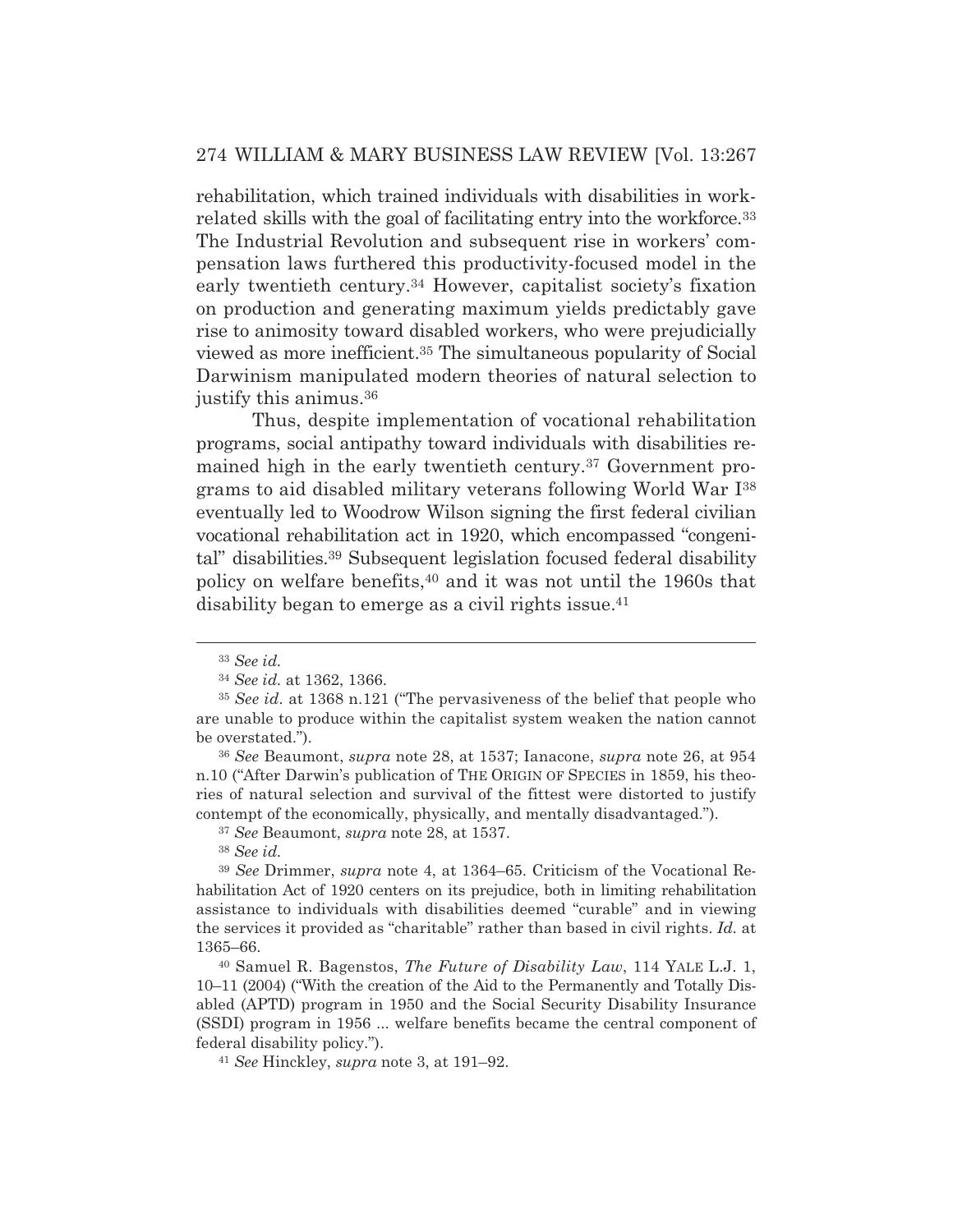The United States government largely declined to recognize individuals with disabilities as equally deserving of civil rights, protections, and opportunities until the second half of the twentieth century.42 The impetus for change was the Civil Rights movement, which brought issues of inequality and prejudice to the forefront of public consciousness.43 Confronted with social conflict on all sides,<sup>44</sup> societal perspective began to change and gradually granted prevalence to the view that all Americans were entitled to equal "access to public life."45 Americans with disabilities simultaneously began to engage in activism, demanding the equal protection and social equality historically denied them.46 This advocacy became what is known as the disability rights movement, characterized by a new school of thought, "that it is society's myths, fears, and stereotypes that most make being disabled difficult."47 On the civil liberties front, the disability rights movement remained less visible than its counterparts,<sup>48</sup> due in part to the ubiquity of its community.49 Nonetheless, the aftershock of the 1960s was widespread; the public had come to view "equal access to society as a civil right, and the federal government as more than a passive player in enforcing that right."50

 Congress echoed this change in perspective with legislation seeking to protect the rights of African Americans, particularly the Civil Rights Act of 1964 (CRA), which protected racial and ethnic minorities from discrimination in employment, education, and public accommodations.51 The disability rights movement saw

<sup>46</sup> *See id.*

47 JOSEPH P. SHAPIRO, NO PITY: PEOPLE WITH DISABILITIES FORGING A NEW CIVIL RIGHTS MOVEMENT 5 (1994).

<sup>48</sup> *See* Hinckley, *supra* note 3, at 192.

<sup>49</sup> *See* SHAPIRO, *supra* note 47, at 126. Because it "spanned a splintered universe" of hundreds of different groups, the movement struggled to agree on immediate issues and objectives and occasionally dealt with direct in-house conflict. *Id.*

<sup>50</sup> *See* Drimmer, *supra* note 4, at 1375–76.

<sup>51</sup> *See id.* Other legislation included the Voting Rights Act of 1965, "which guaranteed access to political participation[,] and the Civil Rights Act of 1968, which guaranteed access to housing." *Id.* at 1376.

<sup>42</sup> *See id.*; Drimmer, *supra* note 4, at 1343.

<sup>43</sup> *See* Hinckley, *supra* note 3, at 191–92; *see also* Drimmer, *supra* note 4, at 1375–76. 44 Beyond the Civil Rights movement, the nation was also exposed to the

feminist movement and the student antiwar movement. *See* Drimmer, *supra* note 4, at 1375–76.

<sup>45</sup> *See id.*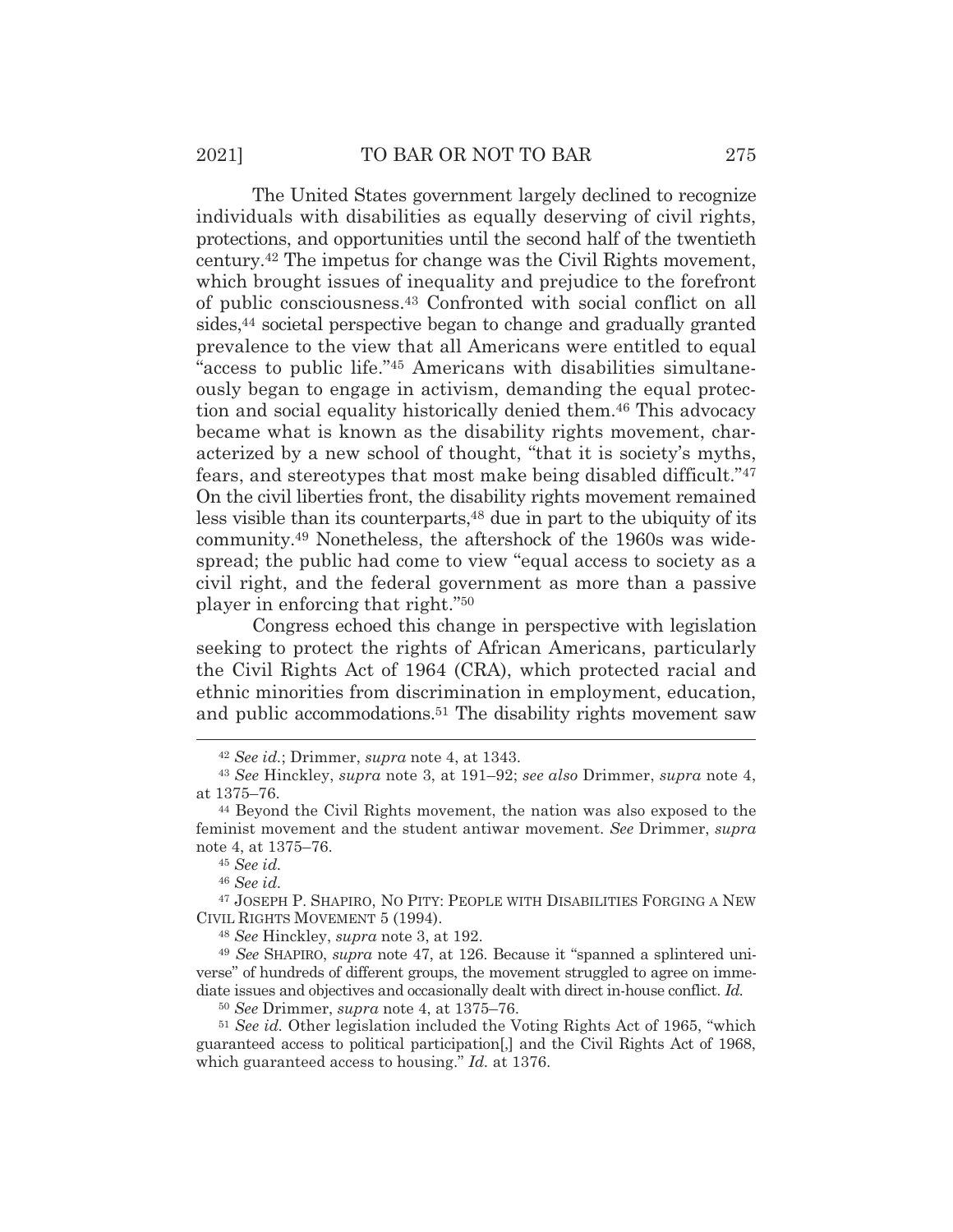$\sin$ ilar potential<sup> $52$ </sup> and, harnessing this momentum, formed activist groups at local levels.53 Congress responded with legislation like the Architectural Barriers Act of 1968 (ABA), which recognized the right of the disabled population to have access to public buildings.54 However, the ABA applied to only federal government buildings and failed to actually recognize the existence of any form of disability discrimination.55 Moreover, despite implicitly acknowledging that society tended to exclude people with disabilities via the construction of public facilities,<sup>56</sup> the ABA did not include any enforcement provisions.57 So, while the ABA was not an insignificant step toward equality and guaranteeing access,58 its actual impact was minimal.59

 Congress continued to take gradual steps into the 1970s, including enactment of the Education of the Handicapped Act,<sup>60</sup> but disability rights remained on a separate table from civil rights until the Rehabilitation Act of 1973  $(RA)$ , <sup>61</sup> which was the first federal law to prohibit discrimination against people with disabilities.62 The RA did so only subtly, holding out as its purpose the creation of national employment-focused rehabilitation programs for disabled Americans.63 However, embedded in the RA was Section 504, the civil liberty nucleus which prohibited

<sup>52</sup> *See id.*; *see also* SHAPIRO, *supra* note 47, at 41 (analogizing the 1962 integration of the University of Mississippi with the concurrent attendance of a quadriplegic student at the University of California at Berkeley).

<sup>53</sup> *See* Drimmer, *supra* note 4, at 1376.

<sup>54</sup> *See id.* at 1377–78.

<sup>55</sup> *See id.*

<sup>56</sup> *See id.*

<sup>57</sup> *See id.*

<sup>58</sup> By recognizing that individuals with disabilities have the right to enter public buildings, the ABA both acknowledged the historical oversight in this regard and legitimized the federal government's responsibility to guarantee this access. *See id.*

<sup>59</sup> The compliance of federal agencies was voluntary and sporadic due to the lack of enforcement provisions. *See id.* at 1378*.*

<sup>60</sup> *See* Melanie D. Winegar, Note, *Big Talk, Broken Promises: How Title I of the Americans with Disabilities Act Failed Disabled Workers*, 34 HOFSTRA L. REV. 1267, 1300 (2006).

<sup>61</sup> *See id.*

<sup>62</sup> *See* Drimmer, *supra* note 4, at 1381.

<sup>63</sup> *See* Beaumont, *supra* note 28, at 1539.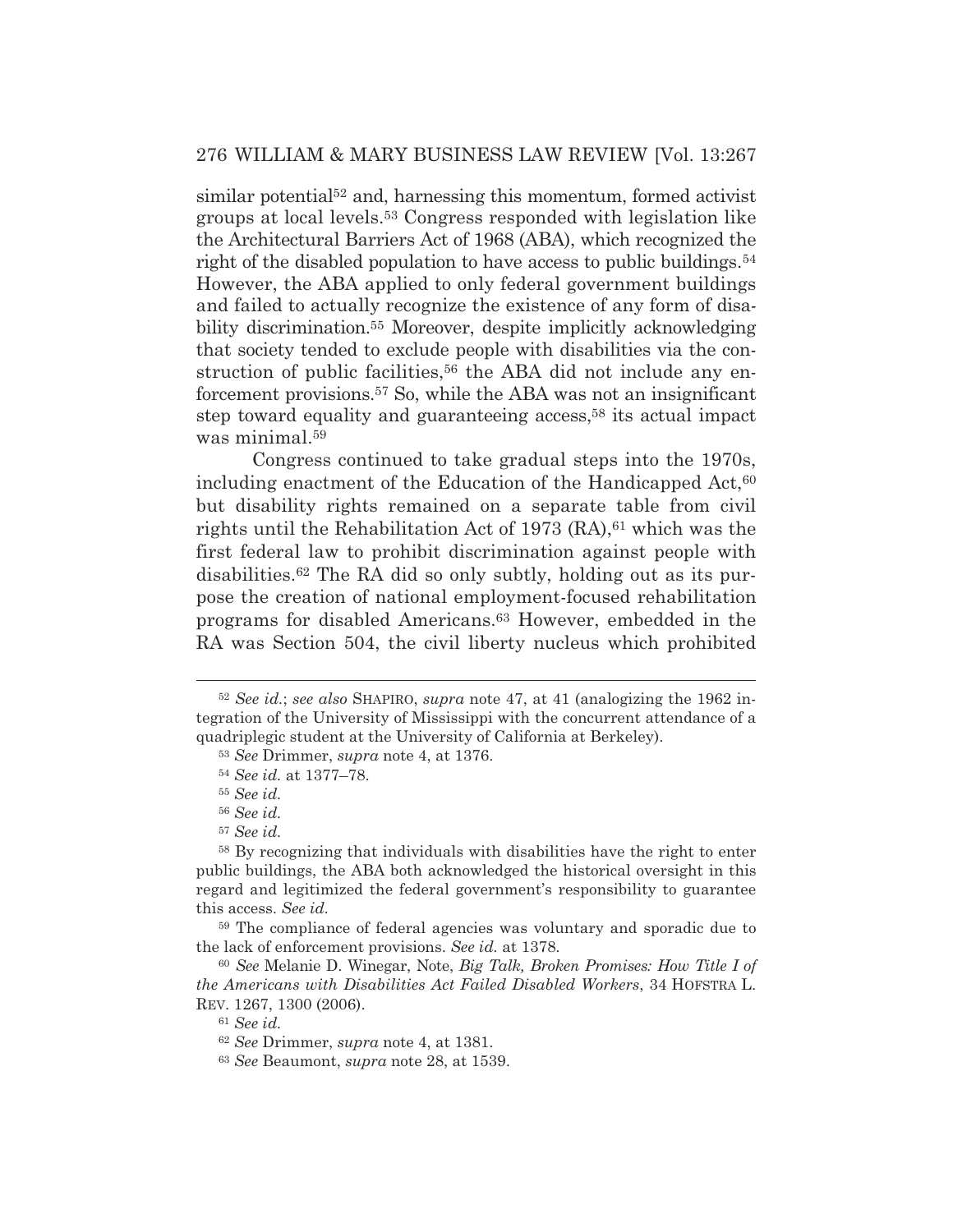discrimination against "otherwise qualified individuals" on the basis of disability in federally funded programs and activities.64

 On its face, Section 504 constituted a major policy shift by elevating disability rights as civil rights, deserving of constitutional protection instead of solely financial assistance or rehabilitation.65 Notably, the wording of Section 504 directly corresponds with Title VI of the CRA;<sup>66</sup> enforcement also fell to the EEOC, the agency responsible for enforcing civil rights laws, including the CRA.67 Moreover, the new RA implicitly acknowledged prejudice toward disability as the underlying issue.68 However, Section 504 was "little-noticed and unsought-after" during the legislative process.69 The Department of Health, Education and Welfare (HEW) even stalled the final regulations implementing section 504 until compelled to approve them by a twenty-five-day sit-in at its San Francisco office.70 This standoff served as a beacon for unified political activism by the disability rights movement in the United States,71 calling national attention to its conviction and power.72

 After Section 504, more expansive legislation soon came to pass.73 Beginning in 1975 with what was initially known as the "Education for All Handicapped Children Act,"74 Congress

<sup>66</sup> *See* Winegar, *supra* note 60, at 1300–01.

<sup>69</sup> *See* Beaumont, *supra* note 28, at 1539; *see also* SHAPIRO, *supra* note 47, at 65 ("Section 504 of the Rehabilitation Act of 1973 was no more than a legislative afterthought.").

<sup>70</sup> *See* SHAPIRO, *supra* note 47, at 66–69.

<sup>71</sup> *See* Beaumont, *supra* note 28, at 1539–40 (describing the sit-in as "one of the first instances" of such large-scale action by people with disabilities).

<sup>72</sup> *See* SHAPIRO, *supra* note 47, at 66–68 (describing the sit-in as the "political coming of age of the disability rights movement").

<sup>73</sup> *See* Beaumont, *supra* note 28, at 1540.

74 Pub. L. No. 94-142, § (1), 89 Stat. 773, 775 (1975) (guaranteeing public education to children with disabilities).

<sup>64</sup> *See id.*; Pub. L. No. 93-112, § 504, 87 Stat. 355, 394 (1976) (codified at 29 U.S.C. § 794(a)).

<sup>65</sup> *See* Beaumont, *supra* note 28, at 1539.

<sup>67</sup> *See id.*

<sup>68</sup> *See* Drimmer, *supra* note 4, at 1384 (stating the RA "helps to counter the discrimination and prejudice that has dominated society's treatment of disability.").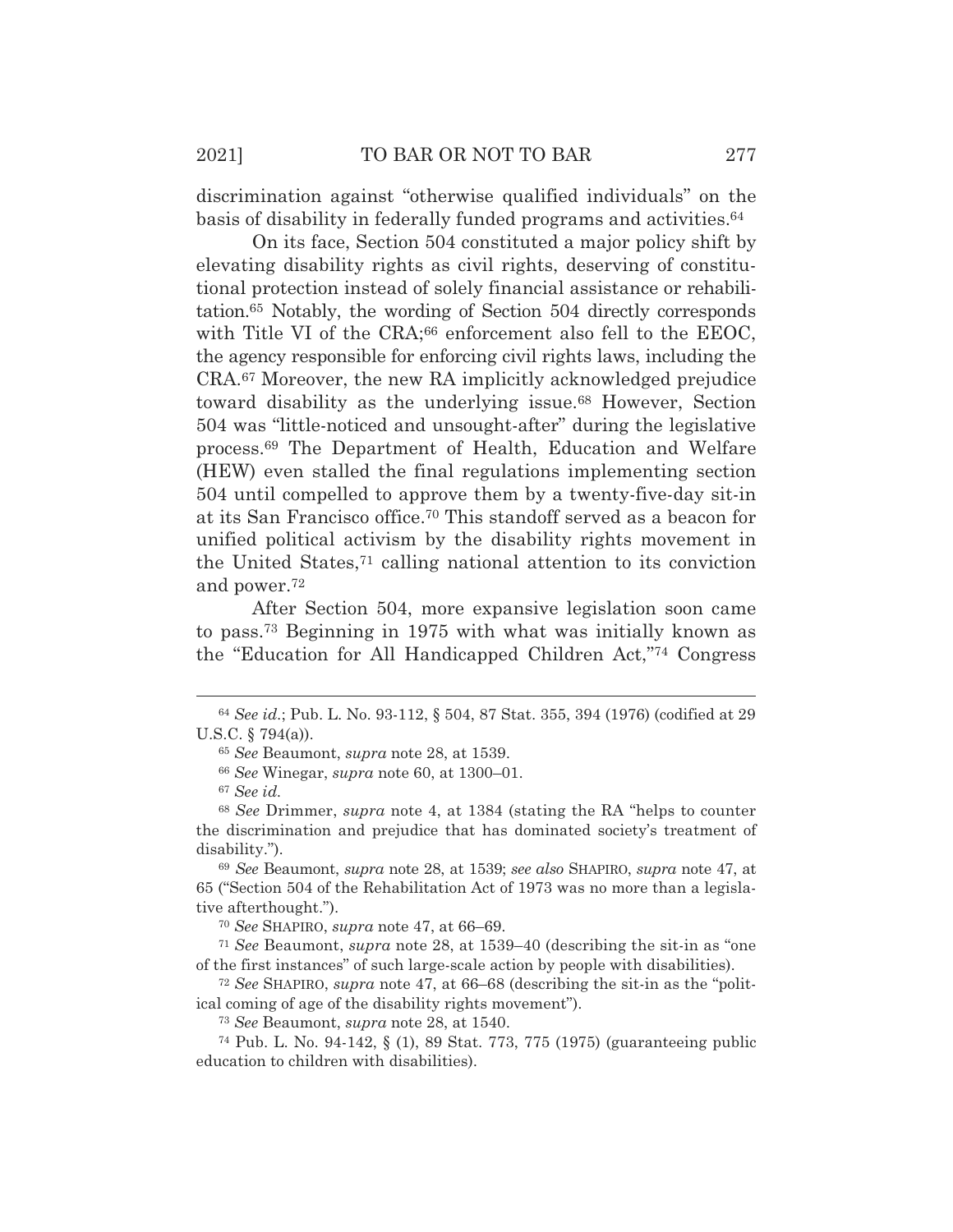continued to incorporate disability rights as civil rights.75 This included creating various federal programs geared toward developing employment opportunities, as well as amending existing legislation.76 Despite these developments, it was not until nearly two decades later that the government addressed disability discrimination on a more comprehensive scale.77

 Limited employment opportunities have historically been available to people with disabilities due to "inadequate education and training programs, limited access to public transportation, and employer misconceptions about ... safety and reliability."<sup>78</sup> Thus, the employed disabled population has traditionally been relegated to menial positions pursuant to society's prejudiced equation of disability with inferiority.79 The RA was a crucial step in acknowledging this animus in the context of employment and helped pave the way forward to true equal participation in society by elevating disability rights to civil liberty protection.80 Nonetheless, the RA "suffered from a major omission" in its scope:81 it prohibited discrimination against individuals with disabilities throughout the federal government (and various federally funded organizations),82 but did not apply to the private sector.83 Accordingly, the RA left private sector employees with disabilities unprotected.84

 This omission was brought to the attention of the executive branch in the 1980s, at which point President Reagan appointed the National Council of the Handicapped to advocate for policies benefiting the disabled community.85 In 1986, the Council called

<sup>75</sup> *See* Beaumont, *supra* note 28, at 1540 ("In 1986, the Air Carrier Access Act guaranteed access to commercial airline transportation for people with disabilities ....").

<sup>76</sup> *See id.*

<sup>77</sup> *See* Hinckley, *supra* note 3, at 193; Beaumont, *supra* note 28, at 1540.

<sup>78</sup> *See* Ianacone, *supra* note 26, at 959.

<sup>79</sup> *See id.*

<sup>80</sup> *See* Winegar, *supra* note 60, at 1269.

<sup>81</sup> *Id.*

<sup>82</sup> *See* Pub. L. No. 93-112, § 504, 87 Stat. 355, 394 (1976) (codified at 29 U.S.C. § 794(a)); Beaumont, *supra* note 28, at 1539.

<sup>83</sup> *See* Winegar, *supra* note 60, at 1269.

<sup>84</sup> *See id.*

<sup>85</sup> *See id.* at 1269–70. The Council became an independent federal agency in 1984 after President Reagan signed the Rehabilitation Act Amendments of 1984.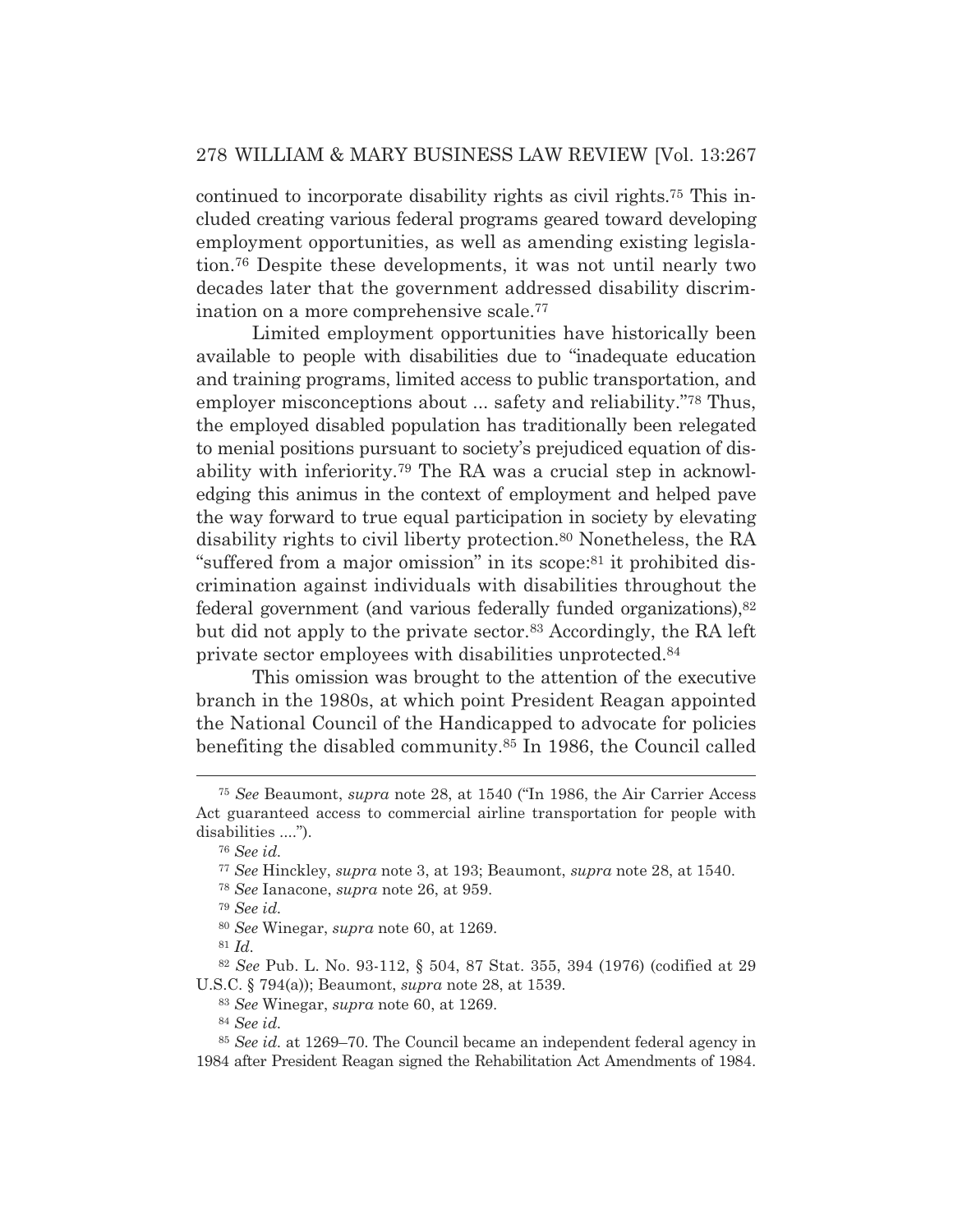for the enactment of a comprehensive equal opportunity law applying to people with disabilities, prefacing the initial drafts of the Americans with Disabilities Act (ADA) in 1988.<sup>86</sup> The ADA eventually passed Congress with overwhelming bipartisan support<sup>87</sup> and was signed into law on July 26, 1990, by President George H.W. Bush, who proclaimed his pride in how the ADA would finally allow disabled individuals to "blend fully and equally into the rich mosaic of the American mainstream."88

The ADA prohibits covered employers from "discriminat[ing] against a qualified individual on the basis of disability" with regard to various employment matters, like hiring, compensation, and promotion.89 ADA coverage extends to employers with fifteen or more employees,<sup>90</sup> thus reaching further than the RA and prohibiting disability discrimination in the private as well as the public sector.91 Under the ADA, employers cannot employ criteria or job-related standards that screen out (or tend to screen out) individuals based on disabilities, unless the test is both related to the specific position and consistent with business necessity.92 Moreover, employers are required to make reasonable accommodations for otherwise qualified individuals, unless doing so would result in an undue hardship on the employer.<sup>93</sup> The statute clarifies that reasonable accommodations encompass measures like facility accessibility and job restructuring;<sup>94</sup> undue hardship is a holistic inquiry, satisfied only when the proposed accommodation would impose significant difficulty or expense on the employer.<sup>95</sup>

 The ADA Amendments Act of 2008 (ADAAA) expanded the ADA's definition of disability in response to case law narrowly

*See* NAT'L COUNCIL ON DISABILITY, *National Council on Disability celebrates 40 years of advancing federal disability policy* (Nov. 6, 2018), https://ncd.gov/news room/2018/NCD-celebrates-40-years [https://perma.cc/4UAQ-EFXS].

<sup>86</sup> *See* Winegar, *supra* note 60, at 1270.

<sup>87</sup> *See id.* at 1270–71. In 1990, the final version was passed by 377 to 28 in the House on July 12 and by 91 to 6 in the Senate on July 13. *Id.*

<sup>88</sup> Bush, *supra* note 2.

<sup>89</sup> Americans with Disabilities Act of 1990, 42 U.S.C.A. § 12112(a) (West 2009).

<sup>90</sup> *Id.* § 12111(5)(A).

<sup>91</sup> *See* Hinckley, *supra* note 3, at 187.

 $92 \S 12112$  (b)(6).

<sup>93</sup> *Id.* § 12112 (b)(5).

<sup>94</sup> *Id.* § 12111(9).

<sup>95</sup> *Id.* § 12111(10).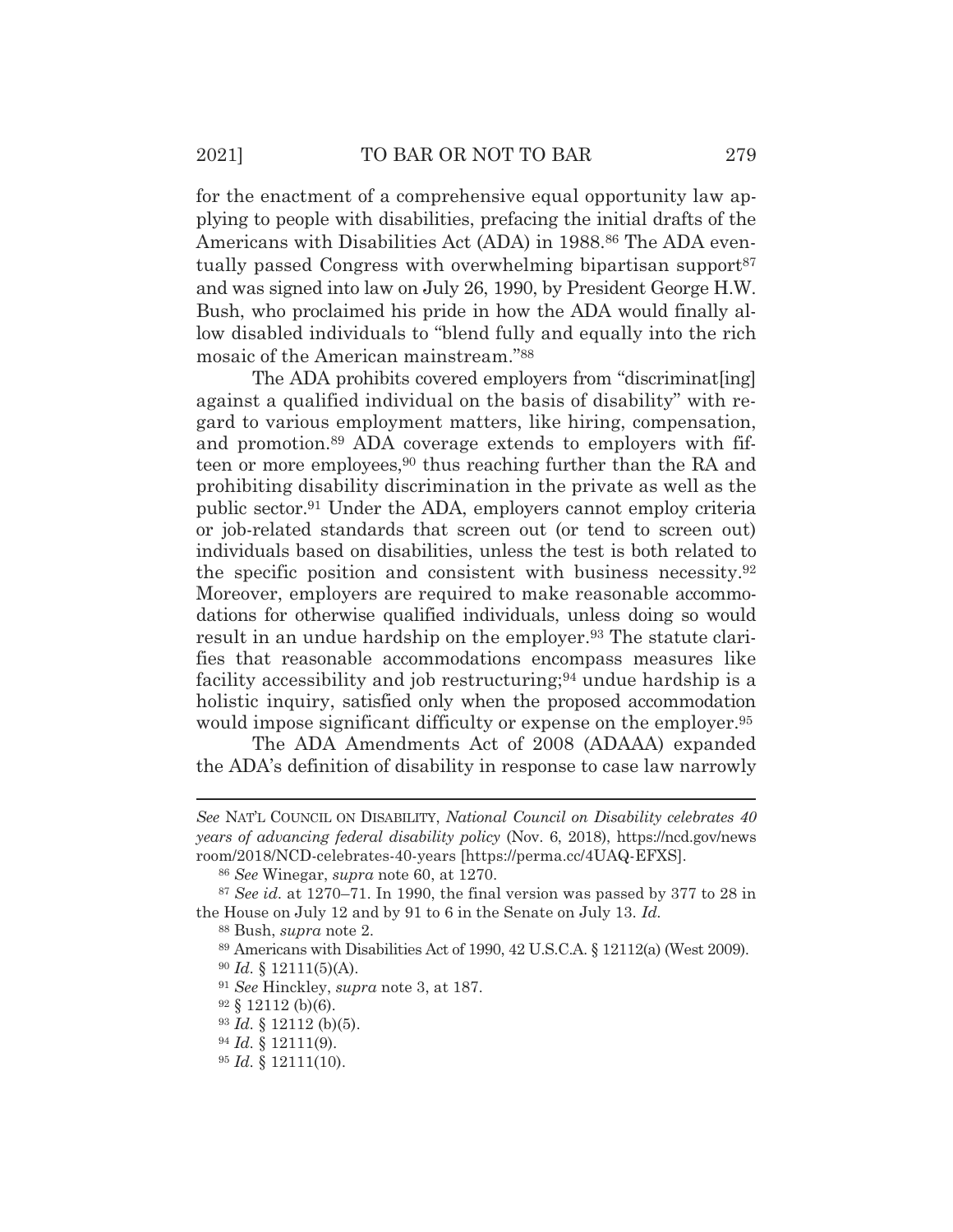construing and constraining the statute's reach.96 The ADAAA represented permanence, enabling broader protection and "solidifying the ADA's status alongside [the CRA] as a core civil rights law."97 This process of setting the ADA on par with the CRA can be traced to the ADA itself, as Congress's findings explicitly acknowledge both the contemptible history and ongoing practice of disability-based discrimination.98 Indeed, the ADA's purpose statement is unequivocal; Congress intended "to provide a clear and comprehensive national mandate for the elimination of discrimination against individuals with disabilities."99

 In the employment context, Title I of the ADA is modeled after Title VII of the CRA100 to both prevent discrimination against and increase the opportunities available to individuals with disabilities.<sup>101</sup> The ADA has seen significant progress in this regard, although some argue the need for protection against disability-based employment discrimination remains acute.102 With regard to enforcement, Congress authorized the EEOC to promulgate regulations to implement Title I.103 Employees who bring employment discrimination suits may be entitled to various forms of legal relief, including punitive and compensatory damages.104 However, a plaintiff suing under Title I of the ADA carries a heavier burden than mere allegation.105

<sup>103</sup> *See* Ireland & Bales, *supra* note 10, at 189.

<sup>96</sup> *See generally* Pub. L. No. 110-325, 122 Stat. 3553 (2008) (codified at 42 U.S.C. §§ 12101–12113).

<sup>97</sup> Michelle A. Travis, *Disqualifying Universality under the Americans with Disabilities Act Amendments Act*, 2015 MICH. ST. L. REV. 1689, 1693 (2015).

 $98 \S 12101(a)$ .

<sup>99</sup> *Id.* § 12101(b)(1).

<sup>100</sup> *See* Ireland & Bales, *supra* note 10, at 188.

 $101 \S 12101(a)(8)$ .

<sup>102 &</sup>quot;Prior to the ADA, sixty-six percent of disabled individuals of working age did not have a job but wanted to work. As of the twentieth anniversary of the ADA, forty-one percent of disabled individuals still report difficulty finding or keeping a job." Schlesinger, *supra* note 6, at 2116. *See also* Winegar, *supra* note 60, at 1267–68.

<sup>104</sup> *See id.* at 188; David D. Kadue & William J. Dritsas, *When What You*  Didn't Know Can Help You—Employer's Use of After-Acquired Evidence of *Employee Misconduct to Defend Wrongful Discharge Claims*, 27 BEVERLY HILLS BAR ASS'N J. 117, 126 (1993).

<sup>105</sup> *See* Douglas A. Blair, *Employees Suffering from Bipolar Disorder or Clinical Depression: Fighting an Uphill Battle for Protection under Title I of the Americans with Disabilities Act*, 29 SETON HALL L. REV. 1347, 1362 (1999).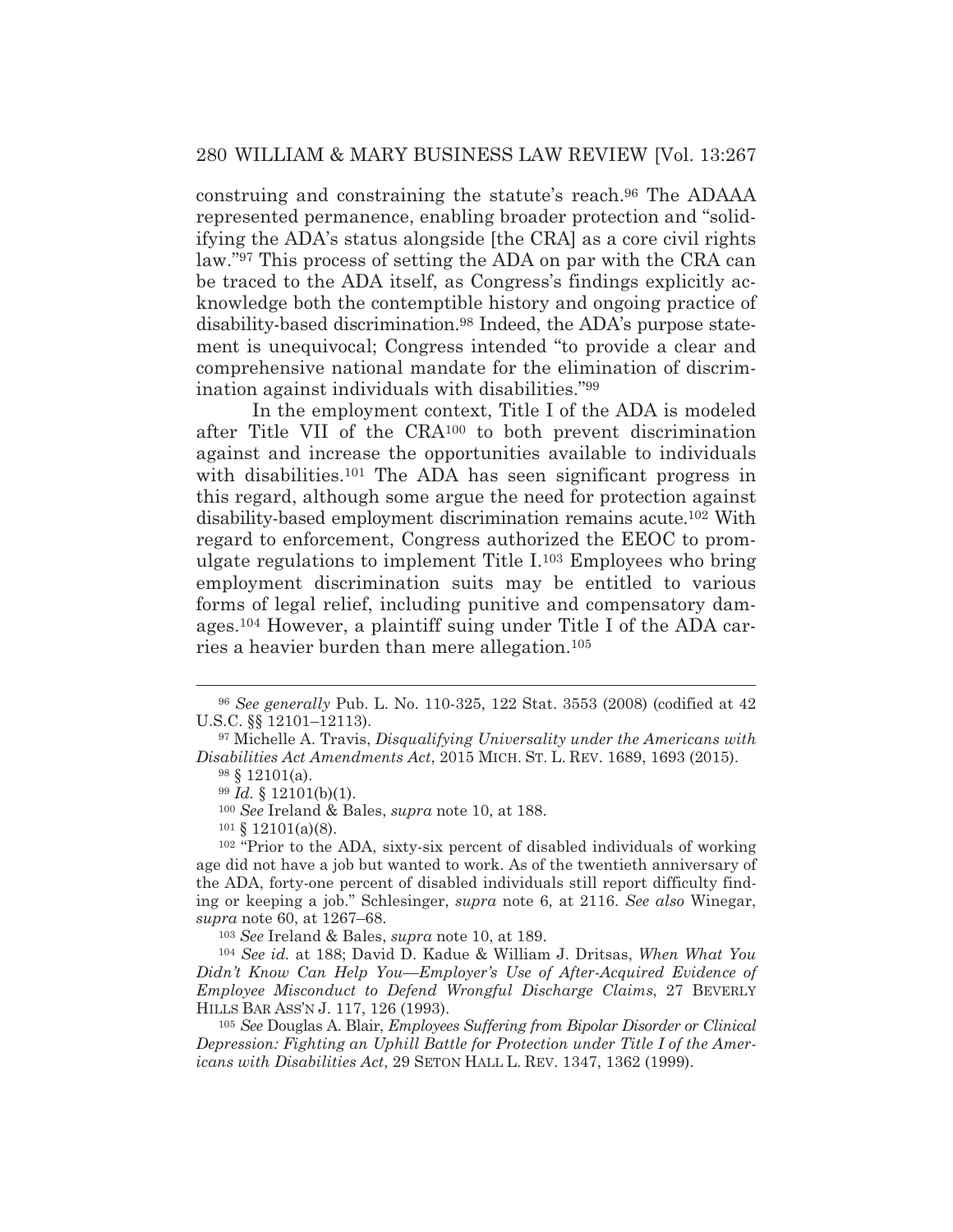#### II. THE ADA PLAINTIFF

 In *McDonnell Douglas Corp. v. Green*, the Supreme Court set forth a burden-shifting analysis governing the standard of proof in cases filed under Title VII of the CRA.106 This analysis (known as the *McDonnell Douglas* framework) requires the complainant carry the initial burden of establishing a prima facie case of discrimination under the statute.107 After the plaintiff achieves this, a presumption of unlawful discrimination exists;108 the burden then shifts to the defendant-employer "to articulate some legitimate, nondiscriminatory reason for [its] actions."109 That is, the employer must produce sufficient evidence that would support a finding that the employment action was not caused by unlawful discrimination.110 If the employer successfully meets this burden of production and rebuts the presumption of discrimination created by the plaintiff's prima facie case, the plaintiff resumes the ultimate burden of proof and persuasion.<sup>111</sup>

 Although the *McDonnell Douglas* framework originated in the context of employment discrimination claims filed under Title VII of the CRA, courts began applying it to other antidiscrimination statutes, including the ADA112 (specifically in instances where the plaintiff lacks direct evidence of discriminatory intent).113 Despite some debate over the framework's analytical value, it remains consistently relied upon by federal district courts at the pretrial motion stage.114 Consequently, under the framework, an ADA plaintiff must satisfy the elements of a prima facie case in order to defeat a defendant's motion for summary judgment.<sup>115</sup> If the court finds the plaintiff failed to do so, then summary judgment may be granted without the employer being required to

<sup>106</sup> McDonnell Douglas Corp. v. Green, 411 U.S. 792, 802–03 (1973).

<sup>107</sup> *Id.* at 802.

<sup>108</sup> St. Mary's Honor Ctr. v. Hicks, 509 U.S. 502, 506 (1993).

<sup>109</sup> *McDonnell Douglas Corp.*, 411 U.S. at 802.

<sup>110</sup> *St. Mary's Honor Ctr.*, 509 U.S. at 507. 111 *Id.*

<sup>112</sup> *See* Blair, *supra* note 105, at 1362 n.83; *see, e.g.*, Pouncy v. Vulcan Materials Co., 920 F. Supp. 1566, 1579 (N.D. Ala. 1996).

<sup>113</sup> Rooney v. Koch Air, LLC, 410 F.3d 376, 380 (7th Cir. 2005). 114 *See* Travis, *supra* note 97, at 1740.

<sup>115</sup> *Rooney*, 410 F.3d at 380–81.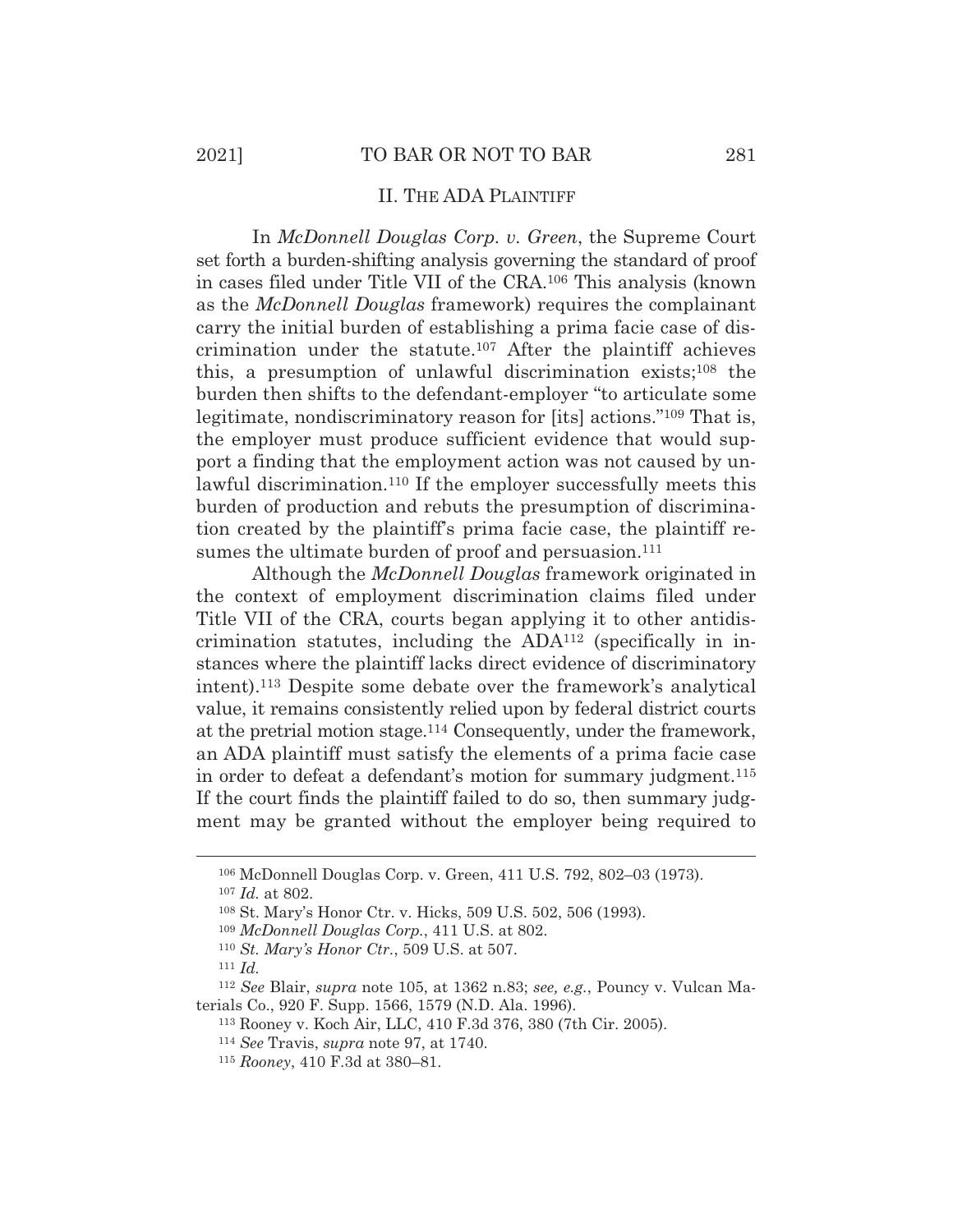formulate a legitimate, nondiscriminatory reason for the employment action.116 The ADA-specific prima facie requirements are somewhat jurisdiction-dependent, but a plaintiff will generally need to establish that they: (1) are "disabled" under the definition of the statute; (2) are a "qualified individual"; and (3) suffered discrimination (in the form of adverse employment action) on the basis of their disability.117

 The ADA defines "disability" as either an impairment that substantially limits one or more of an individual's life activities, a record of such an impairment, or having been regarded as having such an impairment (be it actual or merely perceived).<sup>118</sup> With regard to being a "qualified individual," the requirements become more convoluted.119 The ADA explicitly defines a qualified individual as one "who, with or without reasonable accommodation, can perform the essential functions of the employment position."120 The statute then clarifies that determining the essential functions of a particular position involves considering the employer's judgment, like the official description of the position.<sup>121</sup> This essential functions component was implemented to focus the reasonable accommodation determination on the important aspects of the position.122

 However, the EEOC subsequently promulgated a regulation expanding the ADA's foundational, straightforward "qualified" definition.123 29 C.F.R. § 1630.2(m) states that a disabled individual is only qualified under the ADA if they "satisf[y] the requisite skill, experience, education and other job-related requirements of the employment position ... and, with or without reasonable accommodation, can perform the essential functions of such position."124 Thus, the EEOC set forth a new two-step inquiry for the ADA qualified individual element: courts first determine whether the individual satisfied the *prerequisites* of the job, and second consider whether the individual can perform the essential functions

<sup>116</sup> Anthony v. Trax Int'l Corp., 955 F.3d 1123, 1130 (9th Cir. 2020).

<sup>117</sup> *See* Blair, *supra* note 105, at 1362.

<sup>118 42</sup> U.S.C.A. §§ 12102(1), (3) (West 2009).

<sup>119</sup> *See infra* notes 123–25 and accompanying text.

<sup>120 § 12111(8). 121</sup> *Id.*

<sup>122</sup> *See* Travis, *supra* note 97, at 1738.

<sup>123</sup> Anthony v. Trax Int'l Corp., 955 F.3d 1123, 1127 (9th Cir. 2020). 124 29 C.F.R. § 1630.2(m) (2020).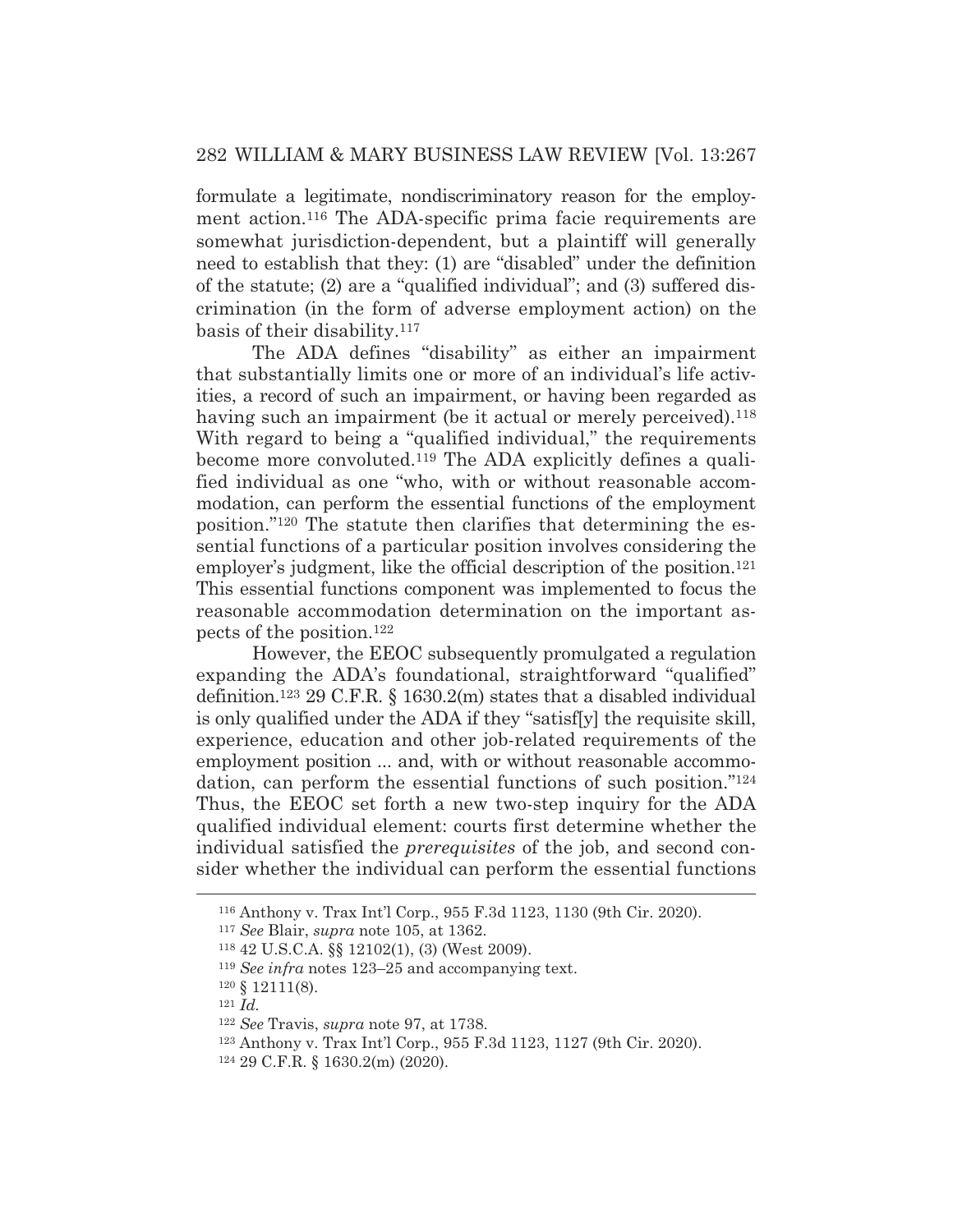of the job, with or without reasonable accommodation.125 Because Congress authorized the EEOC to promulgate "legislative regulations" for Title I of the ADA, courts defer to the agency's regulations so long as they are reasonable.<sup>126</sup> So, a plaintiff's inability to satisfy either prong of the EEOC two-step qualified individual inquiry means a failure to establish a prima facie case.127

 Some scholars argue that post-ADAAA case law demonstrates that the qualification inquiry has become a "gate-keeping mechanism to avoid the difficult questions of accommodation and full recognition of disability civil rights."128 Although the ADAAA modified and expanded the definition of disability,129 it left the qualified individual element untouched.130 And whereas pre-ADAAA litigation saw cases being dismissed on disability status grounds, post-ADAAA opinions suddenly put a spotlight on the qualification element of a prima facie case.131 An empirical analysis reviewing all reported federal district court summary judgment decisions in ADA cases from 2010 to 2013 revealed that employers responded to the ADAAA by "shifting their asserted grounds for seeking summary judgement" to challenge the qualifications rather than disabled status of the litigant employee.132 Moreover, this new "disqualification" strategy was effective: the employer summary judgment success rate rose from 47.9 percent pre-ADAAA to 69.7 percent post-ADAAA.133

 This suggests that while the ADAAA succeeded in making it more difficult for an employer to challenge an ADA suit based on the employee's disability status, employers simply redirected their attention to the employee's qualifications.134 Scholars point out that this new preferred defense strategy is particularly problematic in

<sup>125</sup> *Id.*; *see Anthony*, 955 F.3d at 1127–28.

<sup>126</sup> U.S. EQUAL EMP. OPPORTUNITY COMM'N, *What You Should Know: EEOC Regulations, Subregulatory Guidance, and Other Resource Documents* (May 5, 2016), https://www.eeoc.gov/laws/guidance/what-you-should-know-eeoc-regula tions-subregulatory-guidance-and-other-resource [https://perma.cc/VRS3-LNVC].

<sup>127</sup> *See* Blair, *supra* note 105, at 1362–63; *Anthony*, 955 F.3d at 1128.

<sup>128</sup> Travis, *supra* note 97, at 1695.

<sup>129</sup> *See id.* at 1693–94.

<sup>130</sup> *See id.* at 1707.

<sup>131</sup> *See id.* at 1710–11.

<sup>132</sup> *Id.* at 1704–05.

<sup>133</sup> *See id.* at 1705–06.

<sup>134</sup> Travis, *supra* note 97, at 1695.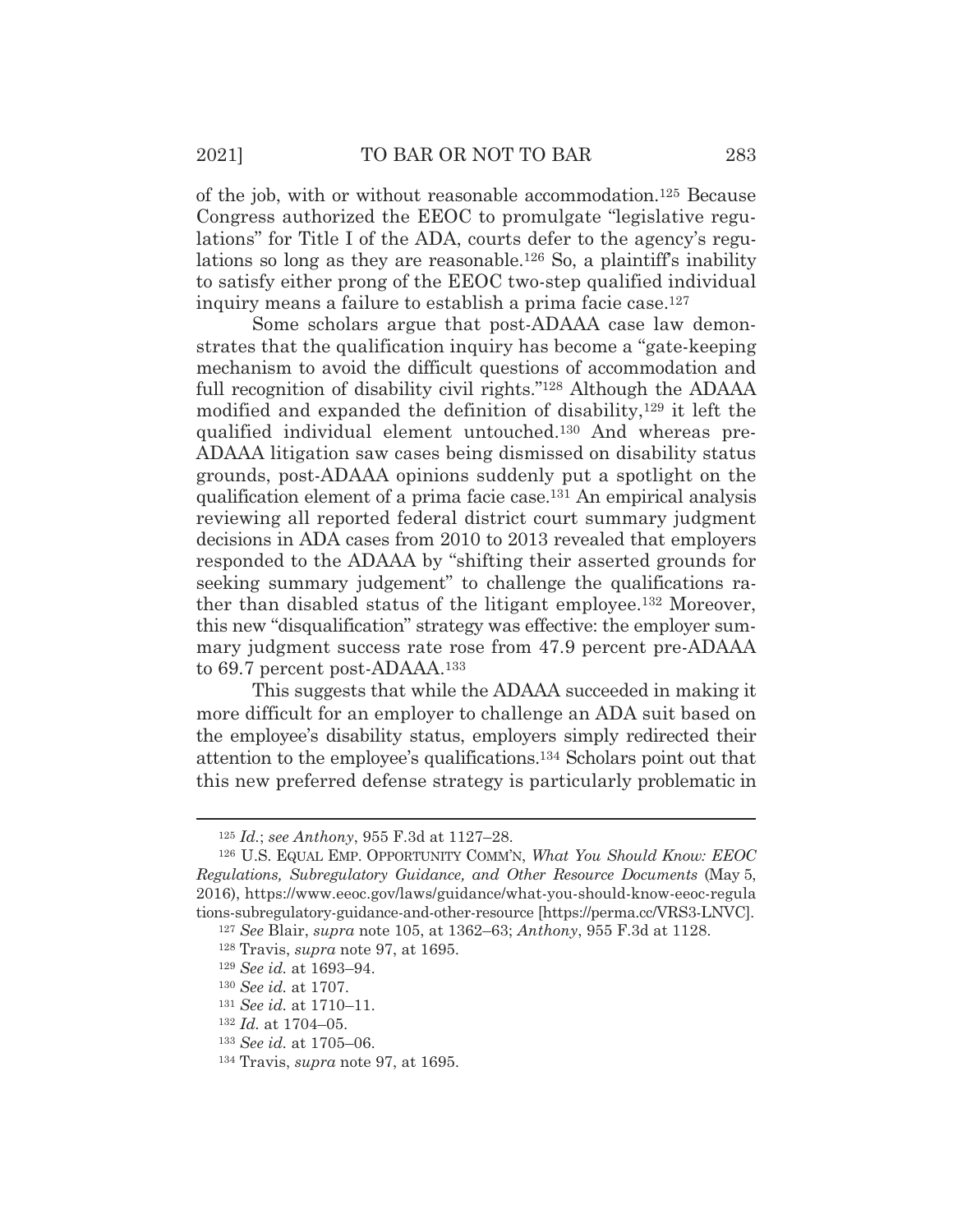that an employee's qualified individual status is at least partially dependent on the employer's own interpretation; the two qualified individual evidentiary sources mentioned in the ADA are the employer's judgment and written job description, given nearly dispositive weight by many courts.135 As a result, employers are able to appropriate control of the ADA's qualified individual requirement and enjoy judicial deference toward their own determination of whether the opposing party is qualified.<sup>136</sup> Employers can thusly exploit the qualified inquiry far beyond its original "circumscribed role of defining the boundary of an employer's accommodation mandate."137 This new battle strategy gives rise to a another issue: to what extent can employers utilize evidence of unfulfilled qualifications to thwart an employee's prima facie case, when the deficiency is discovered only *after* the alleged discrimination?

## III. AFTER-ACQUIRED EVIDENCE OF AN ADA PLAINTIFF'S LACK OF QUALIFICATION

## *A. After-Acquired Evidence in ADEA Cases:* McKennon v. Nashville Banner Publishing Co.

 The doctrine of after-acquired evidence appeared regularly in employment discrimination litigation of the 1980s,<sup>138</sup> as courts came to accept employer arguments that a plaintiff could not legally be a victim of discrimination when their late-discovered conduct would have resulted in termination regardless.139 As used by courts, the doctrine honed in on prior employee misconduct and acted as a complete bar to liability.140 This made it a potent weapon for employer-defendants: "it was a goldmine or a godsend. All you have to do is take an employee and find out something that they have done wrong, some misconduct that you never knew about and, boom, there goes their civil rights claim."141 However, some

<sup>135</sup> *See id.* at 1710.

<sup>136</sup> *See id.*

<sup>137</sup> *Id.*

<sup>138</sup> *See* Hart, *supra* note 12, at 405–06.

<sup>139</sup> *See id.*

<sup>&</sup>lt;sup>140</sup> *See id.* at 406.<br><sup>141</sup> *Id.* (Audio script file: All Things Considered, NAT'L PUB. RADIO (Jan. 23, 1995) (available in LexisNexis Library, Script File) (transcript of Michael Terry,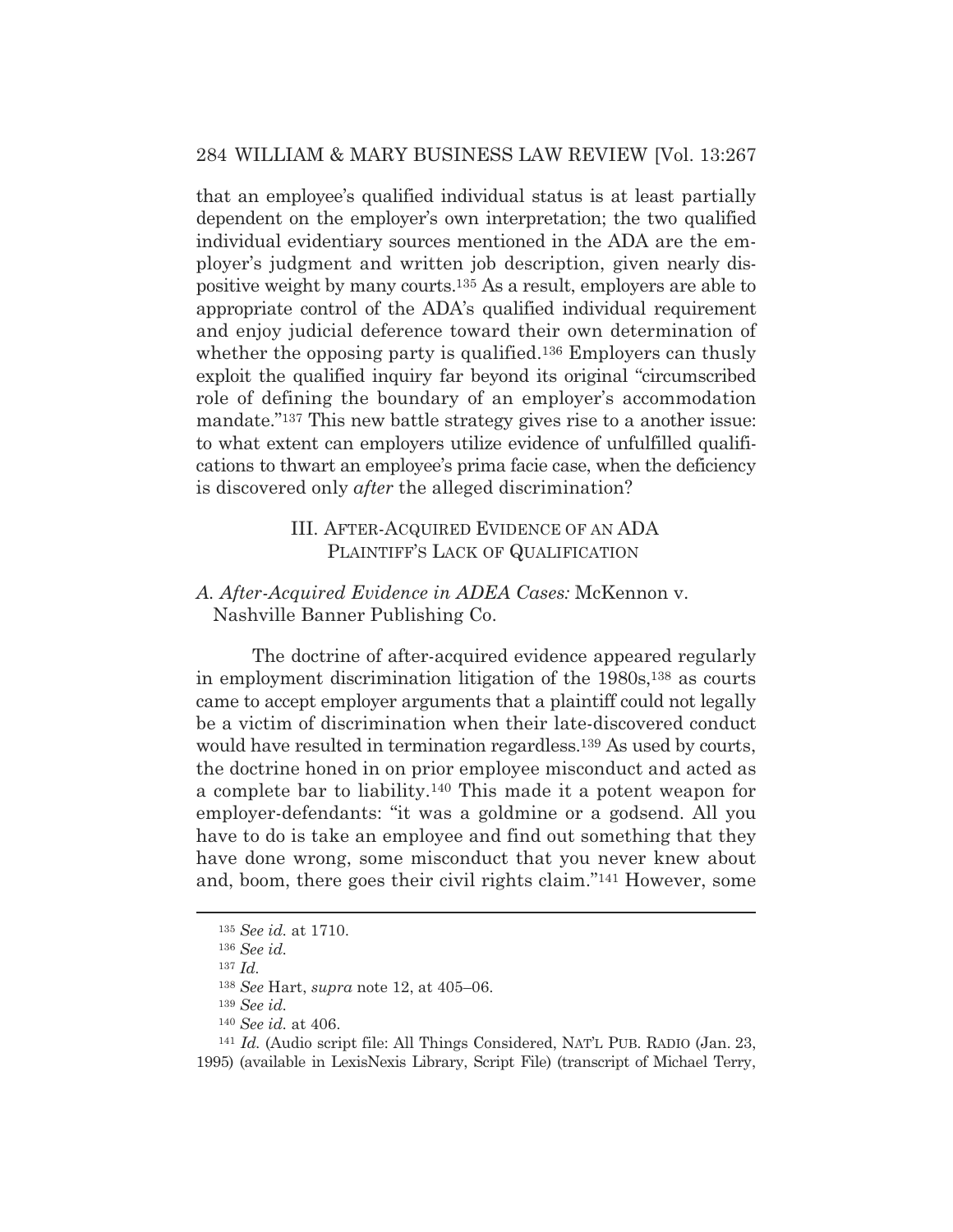courts declined to use after-acquired evidence as a complete bar to liability, concerned that a plaintiff's prior conduct could essentially enable an employer to discriminate without punishment.<sup>142</sup>

 The United States Supreme Court confronted this dispute in 1995 with *McKennon v. Nashville Banner Publishing Co.*, an employment discrimination suit filed under the Age Discrimination in Employment Act of 1967 (ADEA).143 Plaintiff Christine McKennon worked at Nashville Banner for thirty years before losing her job in a force reduction plan, which McKennon alleged was actually discrimination based on her age.<sup>144</sup> Banner deposed McKennon in the course of the lawsuit and discovered she had removed several confidential documents from the office during her employment.<sup>145</sup> Such misconduct violated McKennon's terms of employment and, had the company been aware of it, would have resulted in her immediate discharge.<sup>146</sup> At the pretrial motion stage, Banner conceded its discrimination against McKennon, but pointed to the new, after-acquired evidence of her misconduct as a bar to liability.147 The trial court granted Banner's motion for summary judgment and denied all relief, and the U.S. Court of Appeals for the Sixth Circuit affirmed.148

 The Supreme Court reversed and held that after-acquired evidence of wrongdoing which would have resulted in discharge did not completely bar a plaintiff-employee from obtaining relief under the ADEA.149 The Court found that an employment action violative of the ADEA (or assumed to be so) could not be disregarded or rendered irrelevant simply by late-discovered evidence of an employee's wrongdoing, even assuming the misconduct was grave enough to have resulted in discharge.150 In its analysis, the Court walked through the objectives of the ADEA as a workplace

attorney for Christine McKennon, relating a statement made by a management lawyer)). 142 *See id.* at 407.

<sup>143</sup> *See id.*; McKennon v. Nashville Banner Pub. Co., 513 U.S. 352, 354 (1995). 144 *McKennon*, 513 U.S. at 354–55.

<sup>145</sup> *Id.* at 355.

<sup>146</sup> *Id.*

<sup>147</sup> *Id.* <sup>148</sup> *Id.*

<sup>149</sup> *Id.* at 356.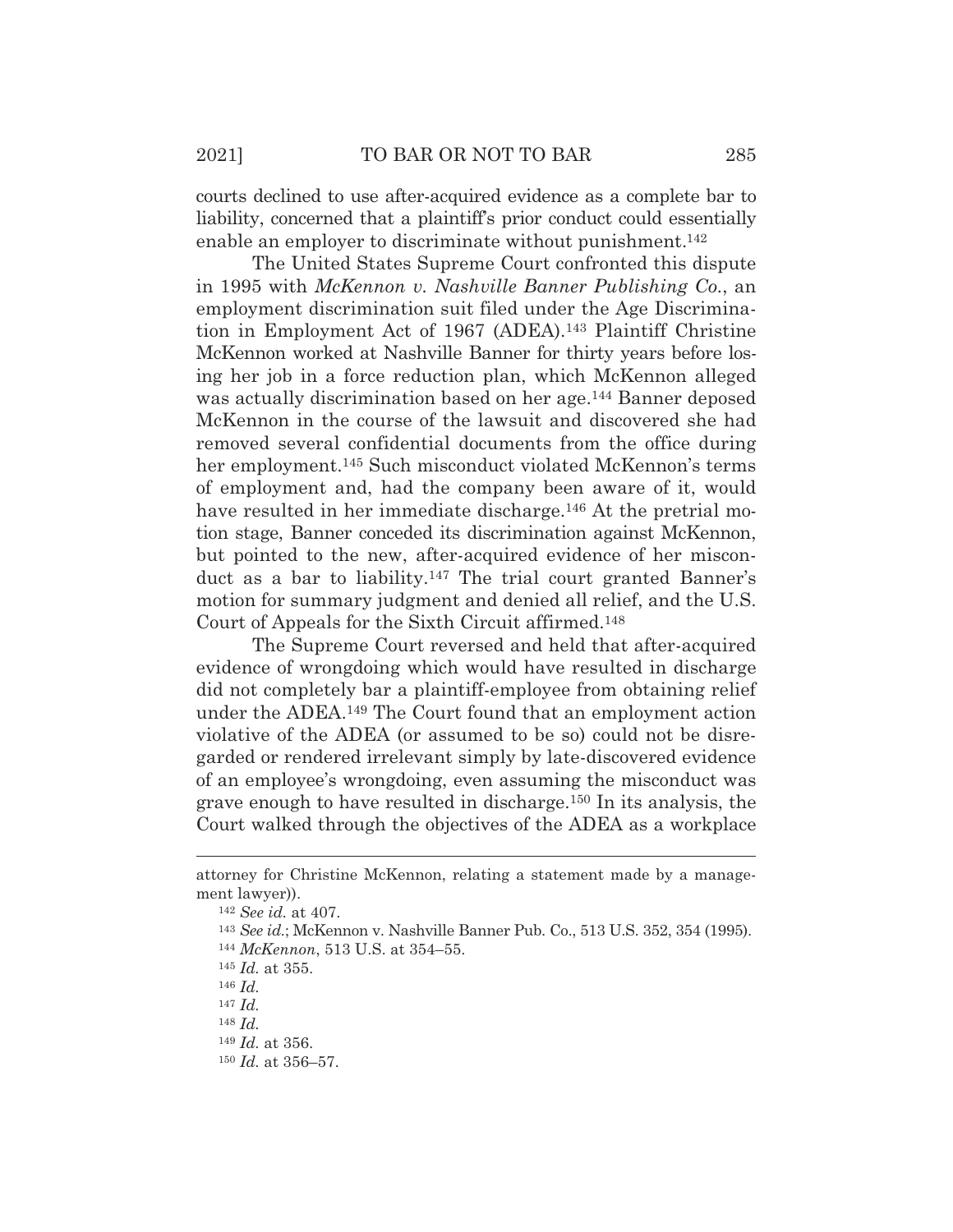antidiscrimination statute, noting it reflected Title VII in both substance and purpose.151 That is, the *McKennon* Court emphasized that the goal of these laws encompassed deterrence as well as compensation: "Congress designed the remedial measures in these statutes to serve as a 'spur or catalyst' to cause employers 'to selfexamine ... and to endeavor to eliminate, so far as possible, the last vestiges' of discrimination."152 As such, the Court reasoned it would contradict this scheme to allow after-acquired evidence of employee wrongdoing to completely bar a claim alleging an employer's violation of the ADEA.153

 With regard to how the newly discovered misconduct may nonetheless alter the available relief, the Court rejected the strict "unclean hands" argument154 and recognized that an employee's ADEA suit served an important public purpose (here, vindicating the national policy against discrimination in employment).155 Thus the Court reasoned that the limits of remedial relief in after-discovered evidence cases should not be categorical, but should instead be dealt with on a case-by-case basis to adjust for varying facts and equitable considerations.156 So, *McKennon* left to the courts the job of working through "the duality between the legitimate interests of the employer and the important claims of the employee who invokes the national employment policy mandated by the Act."157

*McKennon* demonstrates that after-acquired evidence of employee transgressions cannot necessarily bar all relief, at least in ADEA cases.158 But how does this approach apply to non-ADEA antidiscrimination employment laws? A split in opinion currently exists between federal circuit courts of appeals over whether afterdiscovered evidence of an employee's lack of job qualification may

<sup>157</sup> *Id.*

<sup>151</sup> *Id.* at 357–58.

<sup>152</sup> *Id.* at 358 (quoting Albemarle Paper Co. v. Moody, 422 U.S. 405, 417– 18 (1975)).

<sup>153</sup> *Id.*

<sup>154</sup> The *McKennon* Court describes the doctrine of unclean hands as "[e]quity's maxim that a suitor who engaged in his own reprehensible conduct in the course of the transaction at issue must be denied equitable relief." *Id.* at 360.

<sup>155</sup> *Id.* at 358, 360.

<sup>156</sup> *Id.* at 361.

<sup>158</sup> *Id.*; *see* Hart, *supra* note 12, at 407.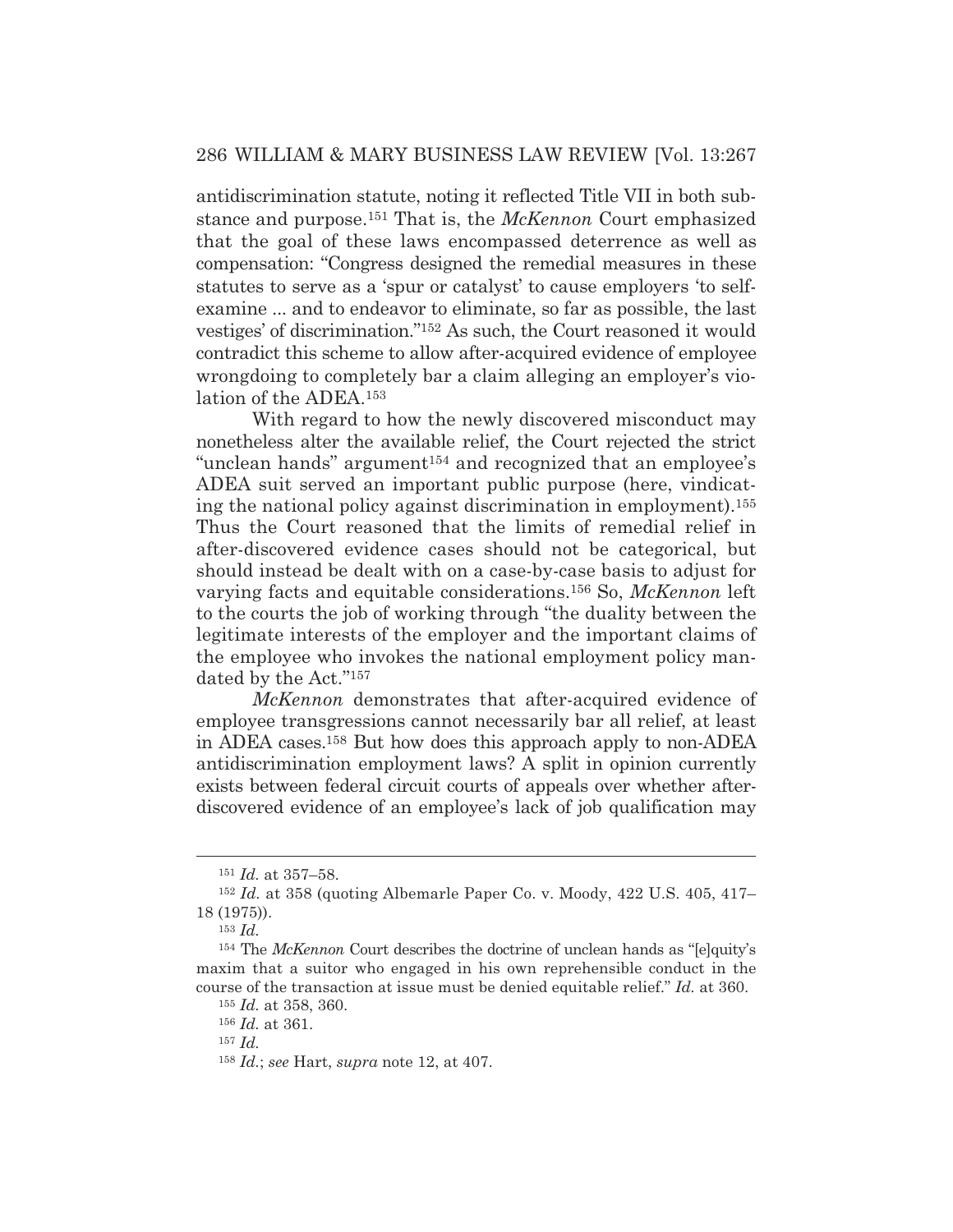be used to entirely defeat a suit filed under the ADA on prima facie grounds, or whether it may only limit available relief.159

## *B. The Seventh Circuit*

 The Seventh Circuit found *McKennon*'s reasoning applicable to ADA claims in the 2005 case *Rooney v. Koch Air*, where it stated that after-acquired evidence of an employee's lack of qualification should merely limit potentially recoverable damages.160 Plaintiff Daniel Rooney worked as an Assistant Customer Assurance Manager for defendant Koch Air.161 Part of his position required job-site visits and, after suffering back injuries, Rooney refused to perform this duty despite being medically cleared to do so; Rooney then rejected an alternative (lower-paid) position.162 During discovery, Koch Air learned Rooney had not possessed a valid driver's license during his employment, despite the company requiring he have one (as his job involved driving company vehicles).163 At the pretrial motion stage, the district court granted Koch Air's motion for summary judgment, but specifically focused on Rooney's failure to satisfy the fourth element of the jurisdiction's ADA prima facie case, which required that similarly situated employees received more favorable treatment.164

 The Seventh Circuit affirmed on appeal, but by finding Rooney failed to satisfy the disabled individual element of his prima facie case.165 Nonetheless, the Seventh Circuit also ventured into the qualification element of Rooney's ADA claim.166 Despite noting Rooney failed the essential functions prong regardless due to his inability to perform the job-site visits,<sup>167</sup> the court went on to explain that the after-acquired evidence of his failure to fulfill a job-related requirement (in other words, his lack of a valid driver's

<sup>159</sup> *Compare* Anthony v. Trax Int'l Corp., 955 F.3d 1123, 1131 (9th Cir. 2020), *with* Rooney v. Koch Air, LLC, 410 F.3d 376, 382 (7th Cir. 2005).

<sup>160</sup> *Rooney*, 410 F.3d at 382.

<sup>161</sup> *Id.* at 378–79.

<sup>162</sup> *Id.* at 379–80.

<sup>163</sup> *Id.* at 382.

<sup>164</sup> *Id.* at 381.

<sup>165</sup> *Id.* at 381–82.

<sup>166</sup> *Id.* at 382.

<sup>167</sup> *Id.*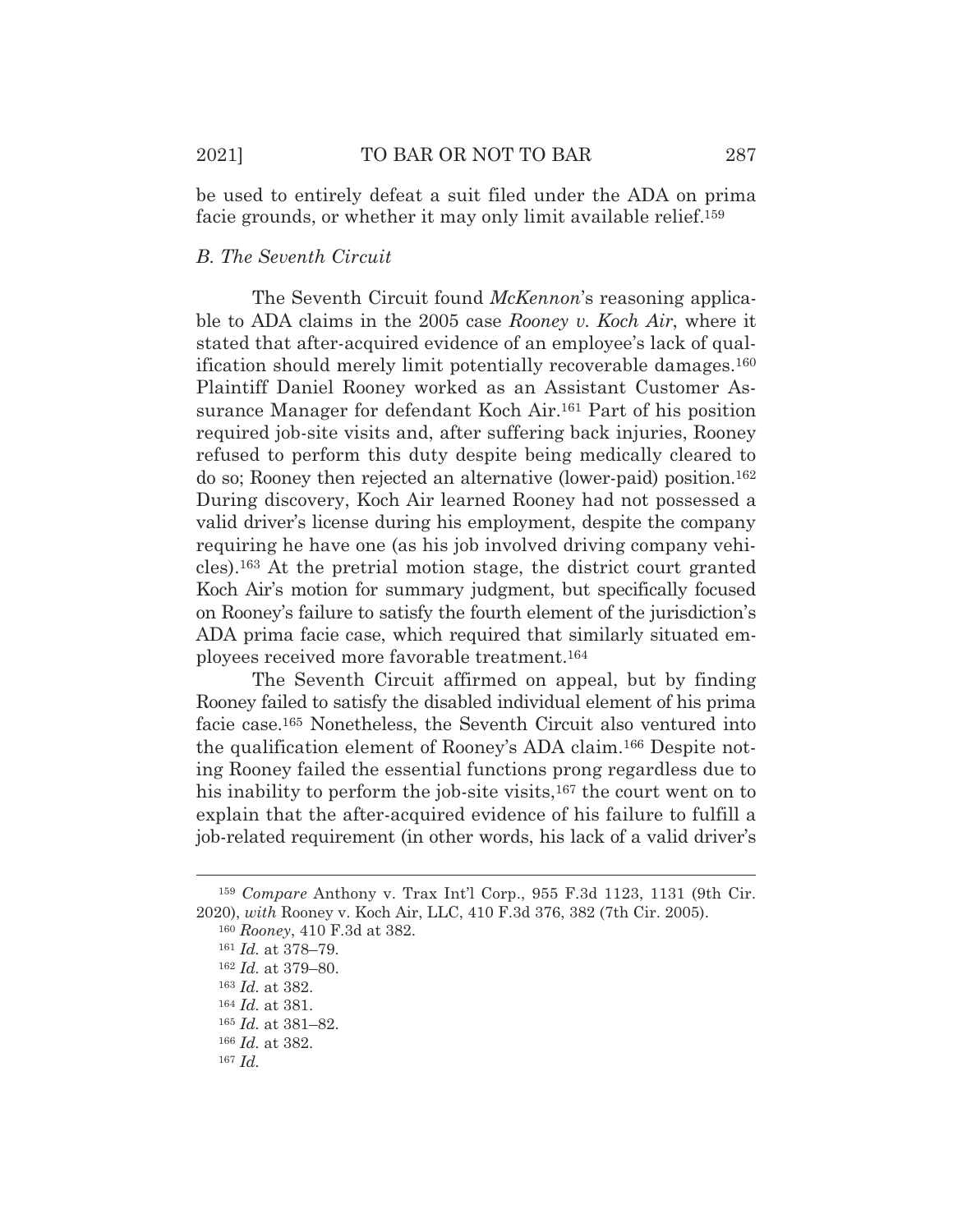## 288 WILLIAM & MARY BUSINESS LAW REVIEW [Vol. 13:267

license) would not alone have barred all relief.168 The Seventh Circuit explicitly found "no distinction ... between an age discrimination claim like the one in *McKennon* and an ADA claim," and therefore reasoned that a "late revelation" of a plaintiff's failure to fulfill job prerequisites would merely limit recoverable damages.169

### *C. The Ninth Circuit*

 In a recent 2020 case, *Anthony v. Trax International Corp.*, the Ninth Circuit disagreed, instead finding that after-acquired evidence of an ADA plaintiff-employee's lack of qualification meant a failed prima facie case which could completely bar relief (by permitting summary judgment for the employer-defendant).170 Plaintiff Sunny Anthony worked for defendant Trax as a Technical Writer, a position requiring a bachelor's degree in English, journalism, or a related field.<sup>171</sup> Anthony suffered from posttraumatic stress disorder and consequently missed periods of work under the Family and Medical Leave Act (FMLA);172 she was fired when her FMLA leave expired before she submitted a release form medically clearing her for return to her position.173 Anthony filed suit under the ADA and alleged she was discriminatorily discharged, submitting evidence she would have been eligible for rehire in alternative support positions.174 During litigation, Trax discovered that Anthony lacked the bachelor's degree required for the Technical Writer position, despite her employment application representing otherwise.175 The district court granted Trax's motion for summary judgment in light of this after-acquired evidence.176

 On appeal to the Ninth Circuit, the EEOC filed an *amicus curiae* brief in support of Anthony, supporting the Seventh Circuit's

<sup>169</sup> *Id.*

<sup>168</sup> *Id.*

<sup>170</sup> Anthony v. Trax Int'l Corp., 955 F.3d 1123, 1134 (9th Cir. 2020).

<sup>171</sup> *Id.* at 1126.

<sup>172</sup> *Id.*

<sup>173</sup> *Id.*

<sup>174</sup> *Id.*

<sup>175</sup> *Id.* at 1126–27.

<sup>176</sup> *Id.* at 1127.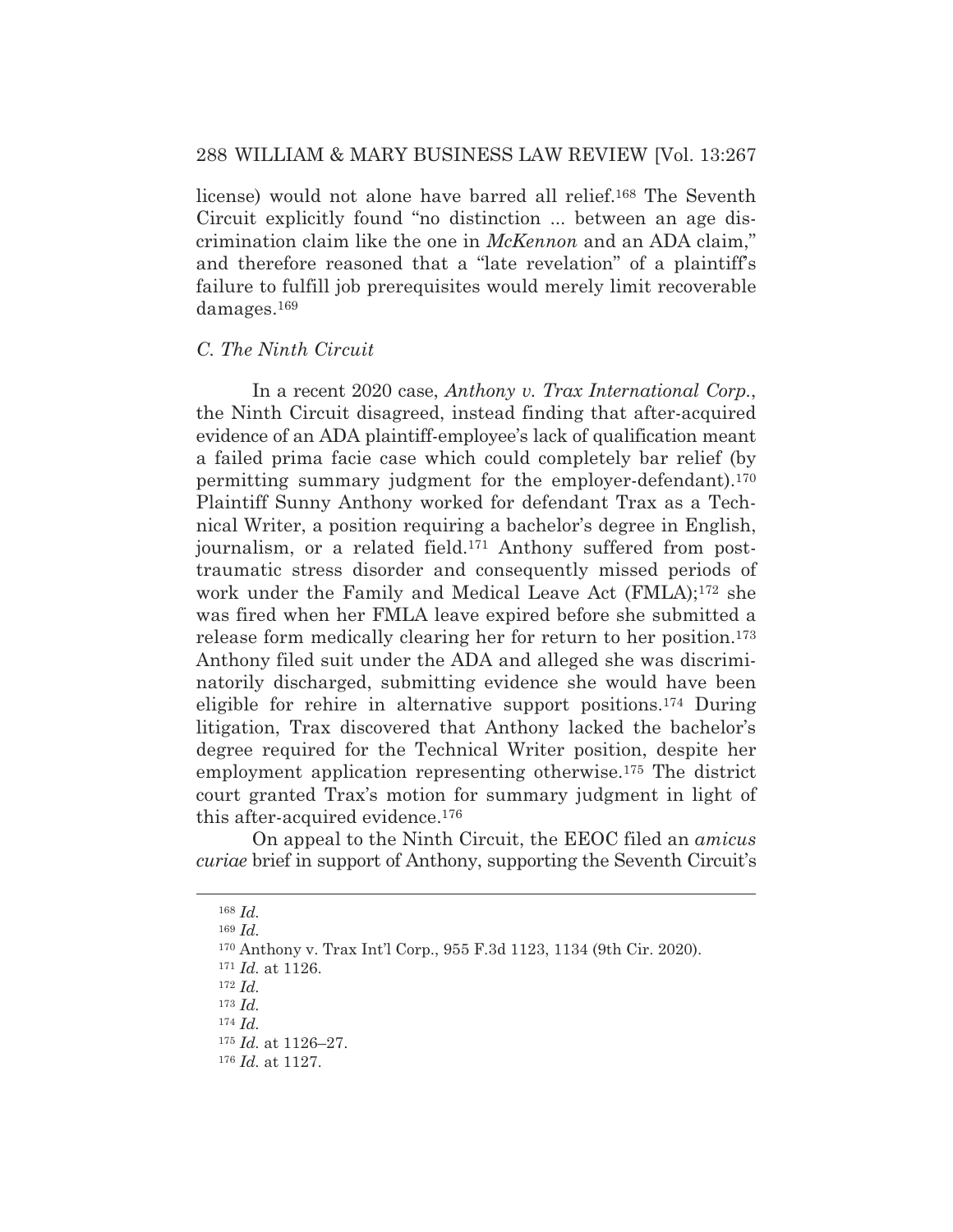reading of *McKennon* as meaning after-acquired evidence of an employee's lack of qualification could "at most, ... limit the applicable relief," instead of completely negating an employer's potential liability for disability discrimination.177 The EEOC cited both *McKennon* and *Rooney* for support, emphasizing their compatibility with the underlying enforcement objectives of the ADA deterrence and compensation.178 As amicus, the EEOC made an interesting argument: the two-step qualification standard promulgated in its own regulation (additionally requiring a plaintiff to satisfy the job-related requirements of the position) should apply only when the particular qualifications are *relevant* to the employer's challenged decision-making.179 Otherwise, the EEOC argued, the prima facie requirements in after-acquired evidence cases like *Anthony* should revert to the ADA's essential functions standard.<sup>180</sup>

 Nonetheless, the Ninth Circuit affirmed using the EEOC's standard two-step inquiry, finding Anthony was not qualified due to her failure to satisfy the position's requirement of a bachelor's degree.181 The court rejected the plaintiff's argument that this two-step qualified individual test be limited to facts known by the employer at the time of the employment decision, instead reasoning that an employee's objective possession of the requisite qualification is the only relevant fact at that time.182 According to the court, an employer's subjective knowledge of such qualification (or lack thereof) at the time of the employment decision has "no bearing" on the employee's status as a qualified individual under the ADA.183 Moreover, the Ninth Circuit noted that its precedent clearly embraced the two-step inquiry as the ADA qualification standard, and pointedly rejected the EEOC's amicus argument: "[T]o the extent the EEOC wants us to disregard the prerequisites step of its two-step inquiry ... , it could reconsider its own implementing regulations."184 And, unlike the Seventh Circuit in

<sup>177</sup> Brief of the EEOC, *supra* note 23, at 16.

<sup>178</sup> *Id.* at 17–18.

<sup>179</sup> *Id.* at 23.

<sup>180</sup> The EEOC argued Anthony's bachelor's degree (or lack thereof) was not relevant because it shed no light on whether Trax violated the ADA by "demanding [she] return to work without restrictions or not at all." *Id.* at 26.

<sup>181</sup> *See Anthony*, 955 F.3d at 1128.

<sup>182</sup> *Id.* at 1129.

<sup>183</sup> *Id.*

<sup>184</sup> *Id.* at 1133.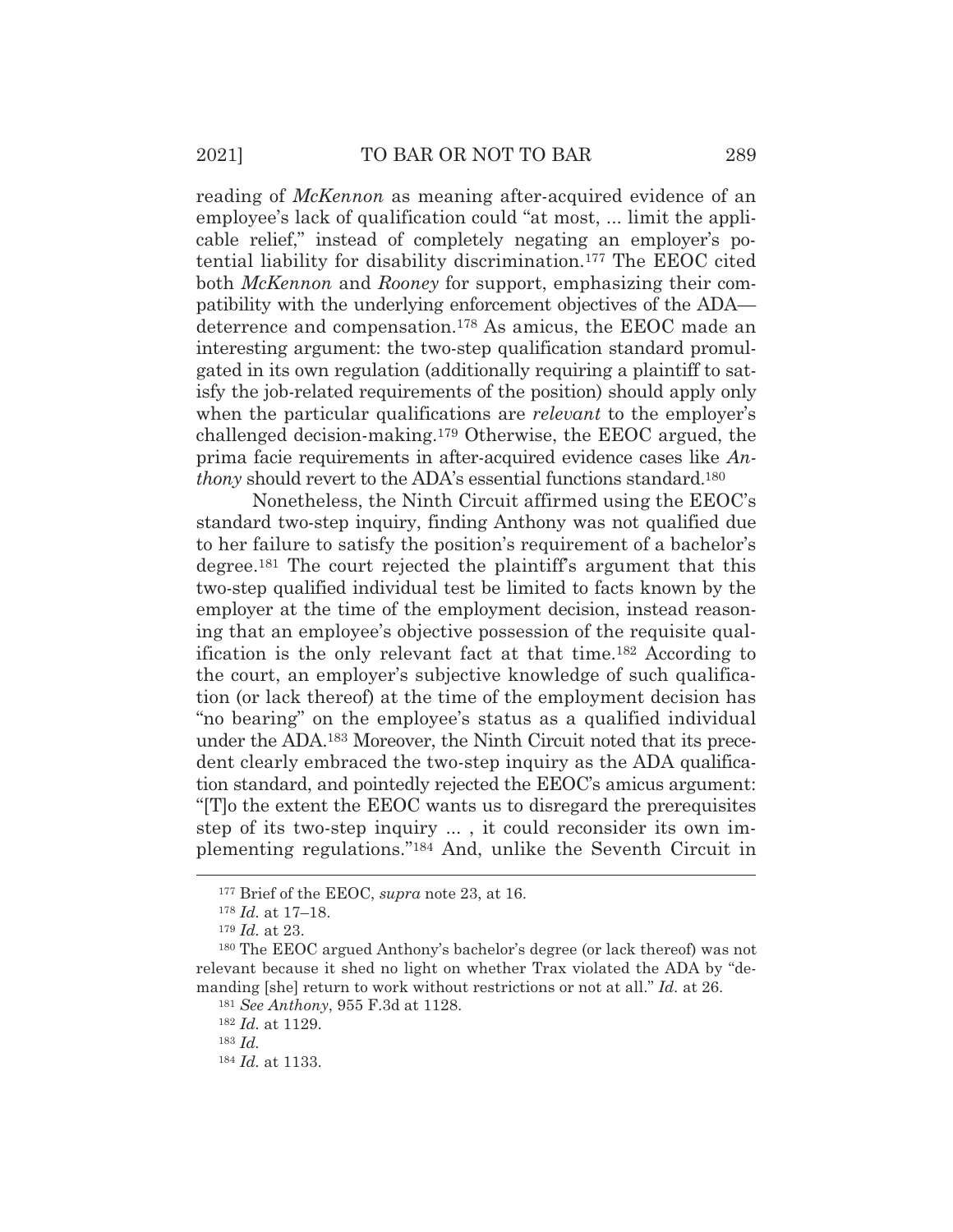## 290 WILLIAM & MARY BUSINESS LAW REVIEW [Vol. 13:267

*Rooney*, the Ninth Circuit in *Anthony* expressly declined to apply *McKennon*'s reasoning to ADA cases.185 Instead, *Anthony* found that the *McDonnell Douglas* framework enabled summary judgment for the defendant, even when the plaintiff's failure to fulfill job prerequisites was not discovered until after the allegedly discriminatory employment action.186

## IV. A MIDDLE GROUND FOR AFTER-ACQUIRED EVIDENCE AND ADA QUALIFICATION: REVERT TO ESSENTIAL FUNCTIONS

#### *A. The EEOC Relevance Trigger*

 The EEOC as amicus in *Anthony* argued its own two-step qualification standard additionally requiring a plaintiff to satisfy the job-related prerequisites of the position should be abandoned in favor of the ADA's essential functions standard in instances where the particular job requirements are not relevant to the employer's allegedly discriminatory action.187 Thus, the EEOC's proposed essential functions reversion is triggered by an early relevance determination.188 When faced with an ADA plaintiff's after-discovered failure to fulfill job prerequisites, this approach obliges the court to additionally determine, at the prima facie stage, whether the requirements at issue were relevant to the challenged employment action.189 Only if the court finds relevance will the qualified individual inquiry revert to the less stringent essential functions test; if no such relevance is found, the prima facie case fails without essential functions coming into the equation.190

 The EEOC's amicus brief and proposal encapsulate the key truth illuminated by these after-acquired evidence cases: the foundational "qualified individual" standard set forth in the ADA should not be supplanted by the two-step test of 29 C.F.R. 1630.2(m) *in all cases*.191 However, the EEOC's proposed method is imperfect: by

<sup>188</sup> *Id.* at 23.

<sup>185</sup> *Id.*

<sup>186</sup> *Id.* at 1130.

<sup>187</sup> Brief of the EEOC, *supra* note 23, at 23–24.

<sup>189</sup> *Id.* at 22.

<sup>190</sup> *Id.*

<sup>191</sup> *Id.* at 23.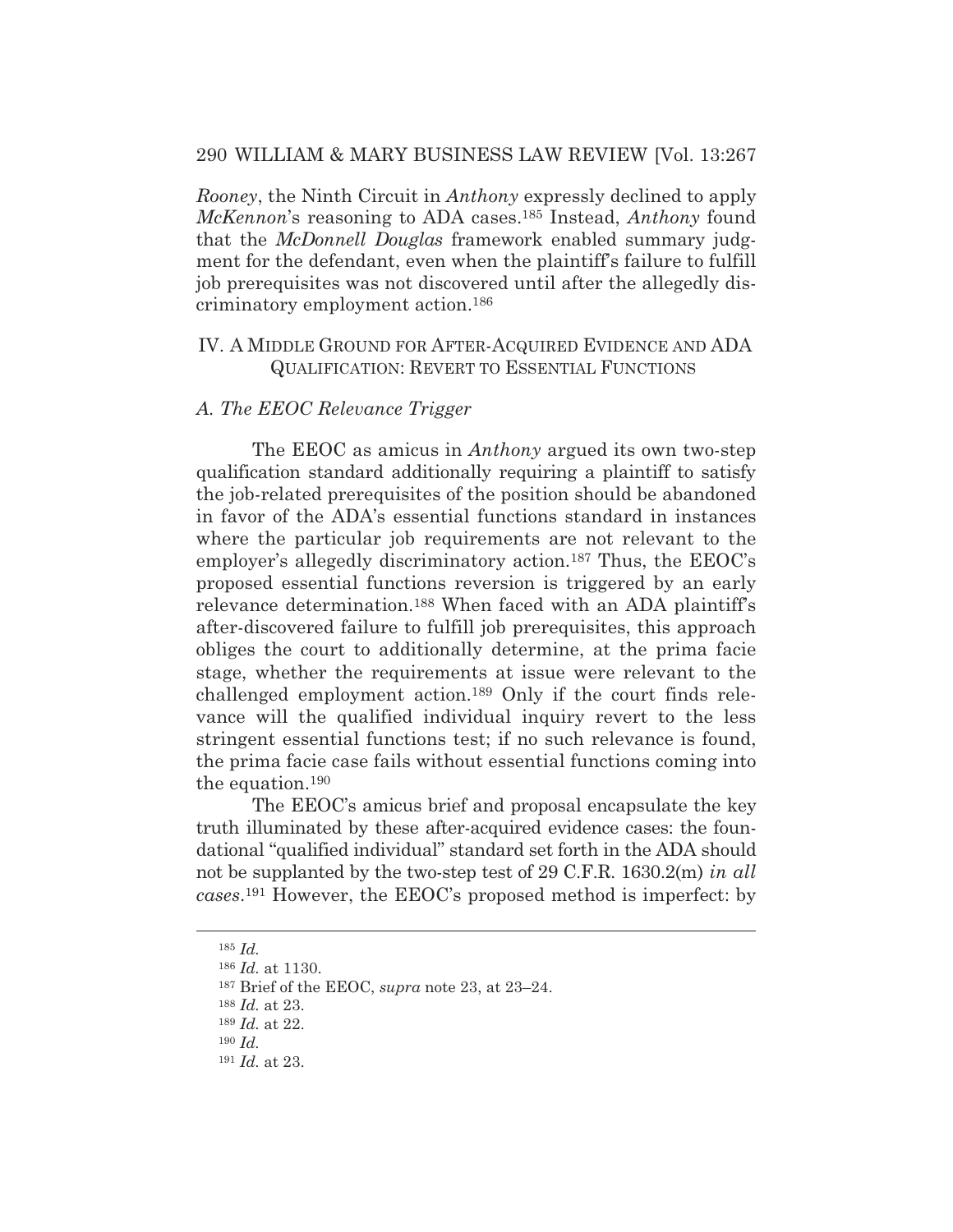basing reversion to the ADA on the nature of the alleged discrimination (in other words, on the extent to which the job-related requirements are relevant), it usurps the *McDonnell Douglas* process and sets the stage for prima facie overload.192

 The EEOC argues reversion to the essential standard should occur only when the job-related requirements at issue are not relevant to the challenged decision making.193 However, it is not entirely clear where the burden of proving this new relevancy requirement would lie.194 That is, in order to even trigger the reversion, a plaintiff (already under attack by after-acquired evidence and working to establish other prima facie elements) may come under pressure to additionally demonstrate that the job-related requirements they lack are not relevant to the employment action they challenge.195 And even if this new relevancy requirement were to technically fall outside their designated prima facie burden, a plaintiff may nonetheless obliquely assume it amidst desire and effort to avoid dismissal.196

 Moreover, the essential functions reversion should not depend on the nature of the employment action being challenged.197 Hearkening back to the *McDonnell Douglas* framework as used in ADA cases, a plaintiff must establish their "qualified individual" status as a prima facie matter, regardless of the circumstances surrounding the alleged discriminatory employment action.<sup>198</sup> It is the employer who carries the burden at the next stage to produce rebuttal evidence that the employment action was not unlawful discrimination.199 Thus, the fact of qualification itself is a prima facie question (although the proper standard for cases involving after-acquired evidence obviously remains disputed);200 the *relevance* of the job qualification, on the other hand, properly belongs later in litigation.201

<sup>192</sup> *See infra* Section IV.B.

<sup>193</sup> Brief of the EEOC, *supra* note 23, at 23.

<sup>194</sup> *See id.* at 27.

<sup>195</sup> *See id.*

<sup>196</sup> *See id.*

<sup>197</sup> *See infra* Section IV.C.

<sup>198</sup> *See supra* note 118 and accompanying text.

<sup>199</sup> *See supra* notes 105–11 and accompanying text.

<sup>200</sup> *See supra* note 118 and accompanying text.

<sup>201</sup> *See supra* notes 106–11 and accompanying text.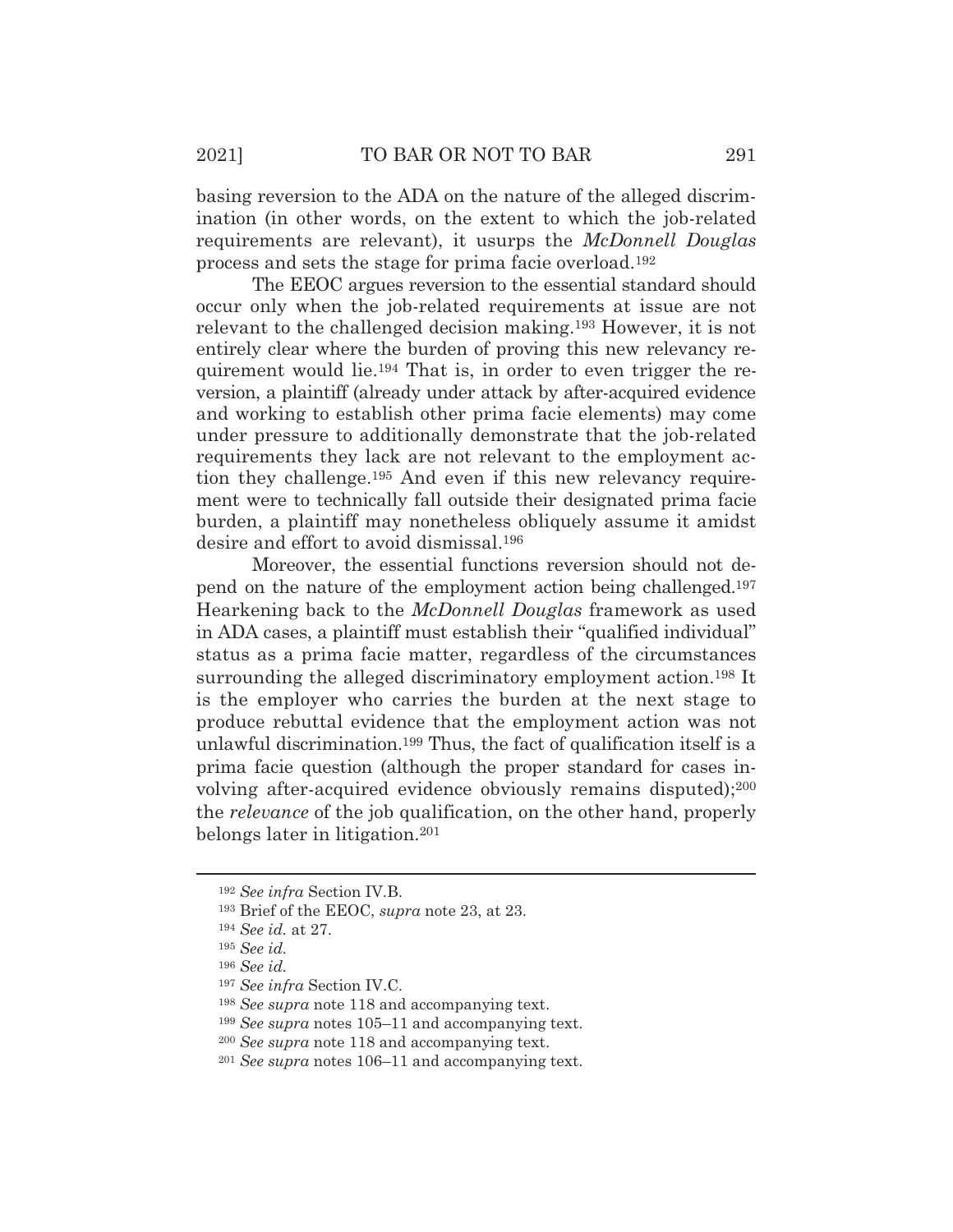## 292 WILLIAM & MARY BUSINESS LAW REVIEW [Vol. 13:267

So, if relevance is not a suitable trigger,  $202$  this begs the question: exactly when and how should the job-related requirements standard added by the EEOC regulation give way to the essential functions standard required by ADA itself?

### *B. An Alternative: The "Sole Glitch" Trigger*

 This Note proposes an alternative to the EEOC's relevance method: the qualified individual inquiry should revert to the ADA's essential functions standard when the evidence of a plaintiff's unfulfilled job-related requirements (1) is discovered only after the alleged discriminatory employment action, and (2) constitutes the sole flaw in the plaintiff's prima facie case.203 Because the EEOC is authorized to promulgate regulations with legislative force,  $204$ departure from the two-prong test of 29 C.F.R. § 1630.2(m) requires corrective action by either Congress<sup>205</sup> or the EEOC itself.<sup>206</sup> As the Ninth Circuit noted, such action is due here; otherwise, plaintiffs and courts alike will remain powerless against the job-related requirements prong.207 However, in the absence of legislative intervention, courts would be well advised to follow the scheme pitched by the EEOC in their Ninth Circuit amicus brief; this approach at least lessens the potency of the job-related requirements standard by partially inhibiting its ability to necessitate dismissal.208

 Consider this Note's proposed method (hereinafter referred to as the sole glitch approach) in action. At the pretrial motion stage, a defendant uses after-acquired evidence to attack the qualified individual element of an employee's prima facie ADA case, specifically alleging the plaintiff failed to satisfy the job-related

<sup>202</sup> *See supra* Section IV.A.

<sup>203</sup> *See infra* Section IV.B.

<sup>204</sup> *See supra* note 126 and accompanying text.

<sup>205</sup> Congress is able to overturn a rule issued by a federal agency, including one that has already taken effect, under the Congressional Review Act of 1996. *See* 5 U.S.C. § 801(f). Another alternative would be an amending enactment similar to the ADA Amendments Act of 2008. *See generally* Pub. L. No. 110-325, 122 Stat. 3553 (2008) (codified at 42 U.S.C. §§ 12101–121113).

<sup>206</sup> *See supra* note 126 and accompanying text.

<sup>207</sup> *See supra* note 184 and accompanying text.

<sup>208</sup> *See* Brief of the EEOC, *supra* note 23, at 16.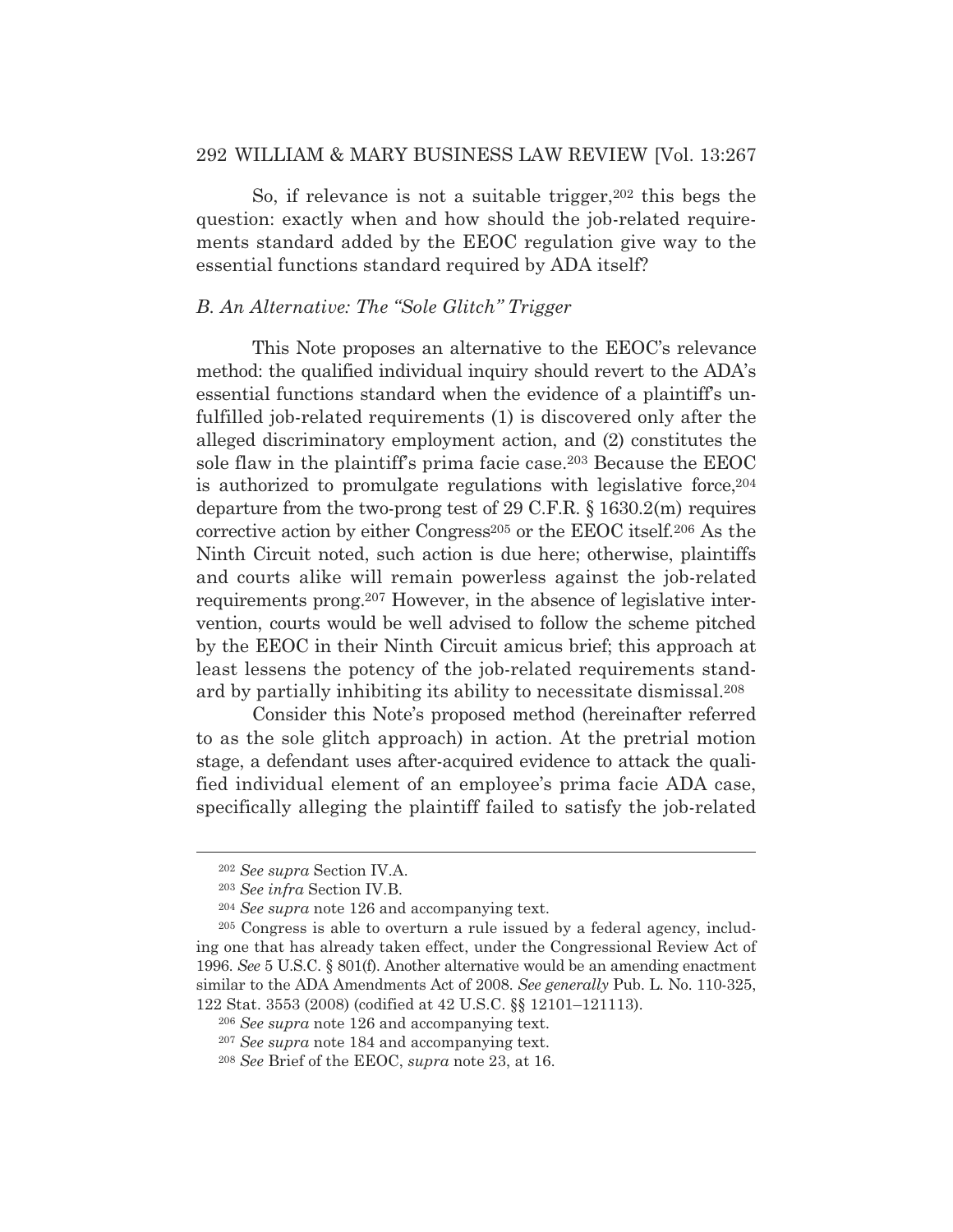requirements of the position as required by the EEOC's 29 C.F.R. 1630.2(m). Instead of dismissing or engaging in a premature relevance inquiry, the court would simply consider whether all other (jurisdiction-dependent) prima facie requirements have been met. If the court finds that the qualified individual element is the only unsatisfied prima facie factor (as a result of the after-acquired evidence attack), then the two-step test incorporating job-related requirements would yield to the singular essential functions inquiry.209 At this point, a plaintiff could still fail to establish a prima facie case through the qualified individual element if they are unable to satisfy the ADA's threshold essential functions standard.210 However, the after-acquired evidence of unfulfilled job prerequisites would not function alone to completely bar an ADA plaintiff's suit.211

 Under the sole glitch approach, an employee cannot throw off their prima facie burden altogether; as an ADA plaintiff, they will still be required to establish that they qualify as disabled under the statute and that they suffered employment discrimination on that basis.212 Moreover, the job-related requirements element added by the EEOC's expanded definition of qualified individual would give way to the less stringent definition set forth in the ADA in only narrow circumstances. Because the sole glitch method triggers reversion to the ADA standard exclusively in situations where the *sole* prima facie flaw exists due to after-acquired evidence specifically assailing the job prerequisites prong of the qualified individual element, it is sufficiently limited in scope as to not otherwise inhibit the effectiveness or judicial use of the test. For example, the sole glitch trigger could have potentially operated in *Anthony* to allow the suit to continue without forcing the Ninth Circuit to choose between either dismissal or completely overruling its precedent following the EEOC two-step qualified individual standard.213

<sup>209</sup> *See supra* text accompanying notes 124–25.

<sup>210</sup> *See supra* text accompanying notes 119–23. 211 *See* Anthony v. Trax Int'l Corp., 955 F.3d 1123, 1128 (9th Cir. 2020). 212 *See* Blair, *supra* note 105, at 1362.

<sup>213</sup> *See Anthony*, 955 F.3d at 1128.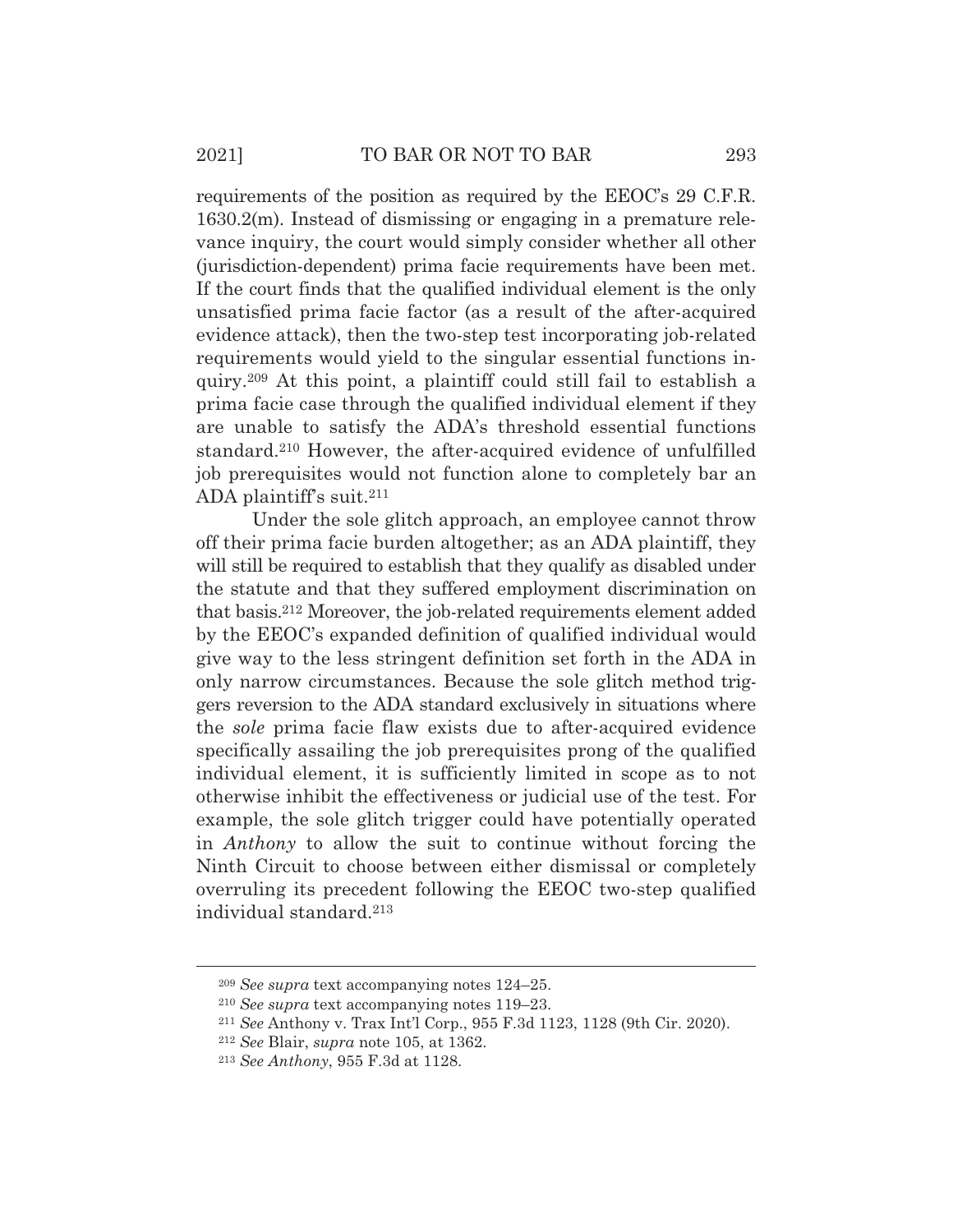## 294 WILLIAM & MARY BUSINESS LAW REVIEW [Vol. 13:267

## *C. The Value of Separating Relevance from Reversion*

 The sole glitch method is similar to the EEOC amicus approach in that it proposes reversion to the essential functions test, but with a very different choice of trigger.214 Instead of reverting to the statutory test when after-acquired evidence causes the sole prima facie glitch, the EEOC amicus approach demands relevance be found between the job-related requirements and the alleged discrimination.215 As described above in Section IV.A, this subverts the *McDonnell Douglas* process and sets the stage for prima facie overload on the plaintiff.216

 In contrast, the sole glitch method is triggered by a defendant's weaponization of after-acquired evidence rather than an extra relevance inquiry. It consequently retains the *McDonnell Douglas* framework while nonetheless staying in line with the EEOC amicus rationale.217 The reasoning behind the EEOC amicus approach is similar to that of the Seventh Circuit in *Rooney*: a plaintiff who failed to satisfy job-related requirements should not be categorically barred from bringing suit under the ADA.<sup>218</sup> As the EEOC puts it, dismissing a plaintiff's case based on unfulfilled job requirements discovered only after the alleged discrimination would effectively "do an end-run around *McKennon* and lead to underenforcement of the law."219 Recall, the Court in *McKennon* reasoned it would run directly contrary to the goal of employment discrimination legislation to allow after-acquired evidence of an employee's shortcomings to completely bar their claim.220 And although *McKennon* dealt with suits arising under the ADEA, the propriety (and necessity) of extending its rationale to ADA cases is particularly clear given the statutes' affinity: both were modeled after Title VII of the Civil Rights Act,221 contemplate deterrence

<sup>214</sup> Brief of the EEOC, *supra* note 23, at 22.

<sup>215</sup> *See supra* Section IV.A.

<sup>216</sup> *See supra* Section IV.A.

<sup>217</sup> *See supra* Sections IV.A, B.

<sup>218</sup> *See* Brief of the EEOC, *supra* note 23, at 27; Rooney v. Koch Air, LLC, 410 F.3d 376, 382 (7th Cir. 2005).

<sup>219</sup> Brief of the EEOC, *supra* note 23, at 27.

<sup>220</sup> McKennon v. Nashville Banner Pub. Co., 513 U.S. 352, 358 (1995) (quoting Albemarle Paper Co. v. Moody, 422 U.S. 405, 417–18 (1975)); *see also supra*  notes 151–53 and accompanying text. 221 *See* Ireland & Bales, *supra* note 10, at 188; *McKennon*, 513 U.S. at 357–58.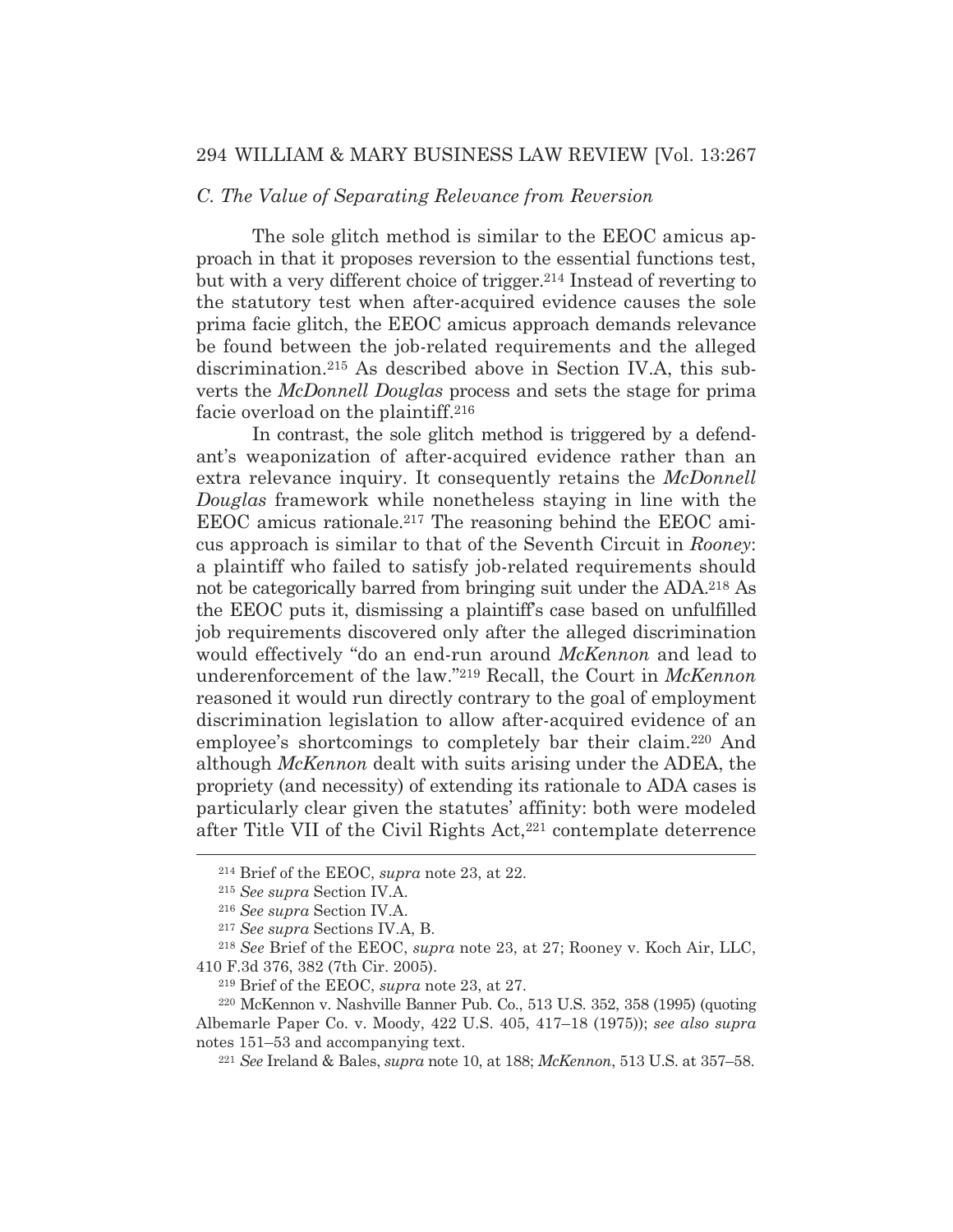as well as compensation,222 and enable private lawsuits to serve the public purpose of vindicating national policy against discrimination in the workplace.<sup>223</sup>

 The sole glitch approach thus assuages the rationale of the EEOC method without forcing the court to assess or the parties to prove the relationship between the challenged employment action and unsatisfied job-related requirements as a prima facie matter.<sup>224</sup> Instead of demanding a premature relevance determination (whereby pressuring the plaintiff to prove irrelevance in an effort to trigger the essential function reversion and resist dismissal),225 the sole glitch alternative simply relies on the *McDonnell Douglas* framework.226 The plaintiff must still plead a complete prima facie ADA case despite the more generous essential functions standard, and the employer remains burdened with the rebuttal justification of its own employment decision,<sup>227</sup> including ample opportunity to use the relevance of unsatisfied job-related requirements as an argument.228 In this regard, the Ninth Circuit in *Anthony* was correct: the employer's awareness of the plaintiffemployee's unfulfilled job prerequisites at the time of the challenged employment action, however relevant it might be, does not belong in the prima facie stage.229

<sup>222</sup> *See supra* notes 151–52 and accompanying text; Catherine Fisk & Erwin Chemerinsky, *Civil Rights without Remedies: Vicarious Liability under Title VII, Section 1983, and Title IX*, 7 WM.&MARY BILL RTS. J. 755, 756 (1999) ("Indeed, the United States Supreme Court has recognized expressly that [both the ADEA and ADA] serve[ ] the twin goals of deterrence and compensation.").

<sup>223</sup> *See McKennon*, 513 U.S*.* at 358 ("[T]he private litigant [in Title VII] not only redresses his own injury but also vindicates the important congressional policy against discriminatory employment practices." (quoting Alexander v. Gardner-Denver Co., 415 U.S. 36, 45 (1974))); *see also* Mardell v. Harleysville Life Ins. Co., 31 F.3d 1221, 1234 (3d Cir. 1994), *vacated on other grounds*, 65 F.3d 1072 (3d Cir. 1995) ("A plaintiff in an employment-discrimination case accordingly acts not only to vindicate his or her personal interests in being made whole, but also ... to enforce the paramount public interest in eradicating invidious discrimination."). 224 *See supra* Sections IV.A, B.

<sup>225</sup> *See supra* Section IV.B.

<sup>226</sup> *See supra* Section IV.B.

<sup>227</sup> *See supra* Section IV.B.

<sup>228</sup> *See supra* Section IV.B.

<sup>229</sup> *See* Anthony v. Trax Int'l Corp., 955 F.3d 1123, 1129 (9th Cir. 2020).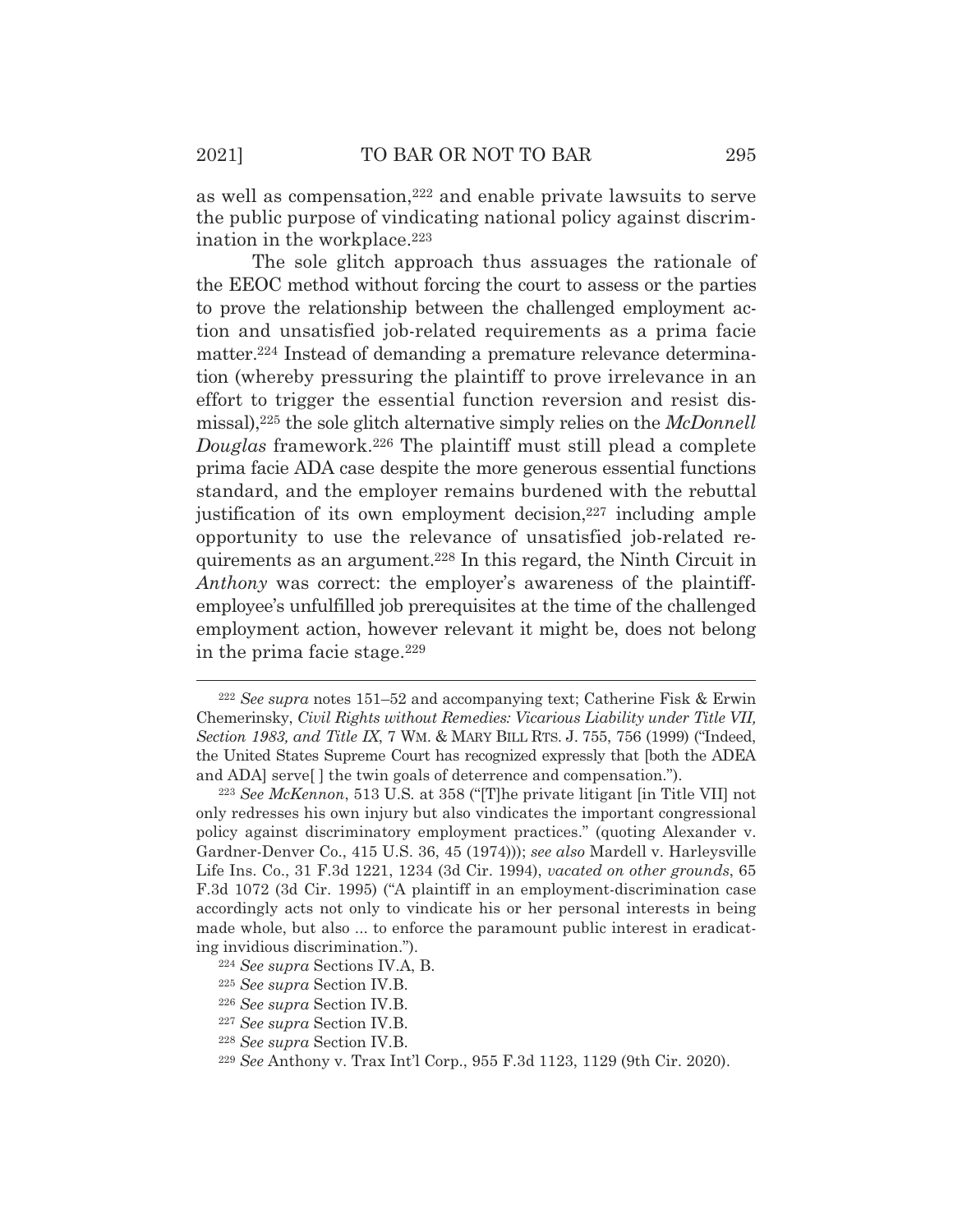## **CONCLUSION**

 The Supreme Court made it clear in *McKennon*: employment discrimination legislation must not be categorically subdued by after-acquired evidence of a plaintiff's failures as an employee.230 Otherwise, credible allegations of workplace discrimination may go unaddressed.231 Failure to extend this reasoning to suits filed under the ADA undermines the legislation, subverts its goals, and enables underenforcement.232 The EEOC itself recognizes as much and recommends departure from its two-part test in favor of the ADA's basic essential functions standard in limited circumstances.233 Emphasizing the analogous policy goals of the ADA and ADEA, the EEOC champions *McKennon*'s rationale to prevent dismissal where after-acquired evidence of a plaintiff's unfulfilled job prerequisites operates as a technicality, irrelevant to the challenged employment action.234 However, the strength of the EEOC rationale is undermined by the likelihood that the burden of this new preliminary relevance inquiry will either fall upon or be taken up by plaintiffs.235 Moreover, under the *McDonnell Douglas* burden-shifting framework as applied to ADA cases, the relevance of the plaintiff's qualifications (or lack thereof) to the challenged employment decision properly belongs later in litigation.<sup>236</sup>

 Instead of relevance, the trigger for abandoning the twopart test should hinge on the after-acquired evidence attack itself.237 The "sole glitch" approach proposes that the qualified individual inquiry revert to the ADA's singular essential functions standard when the evidence of unfulfilled job-related requirements is both discovered after the alleged discriminatory employment action, and constitutes the sole flaw in the plaintiff's prima facie case.<sup>238</sup>

<sup>230</sup> McKennon v. Nashville Banner Pub. Co., 513 U.S. 352, 356 (1995).

<sup>231</sup> *See supra* notes 219–23 and accompanying text.

<sup>232</sup> *See supra* notes 219–23 and accompanying text.

<sup>233</sup> *See* Brief of the EEOC, *supra* note 23, at 27.

<sup>234</sup> *See id.* at 27.

<sup>235</sup> *See supra* Sections IV.A, C.

<sup>236</sup> *See supra* Sections IV.A, C.

<sup>237</sup> *See supra* Section IV.B.

<sup>238</sup> *See supra* Section IV.B.